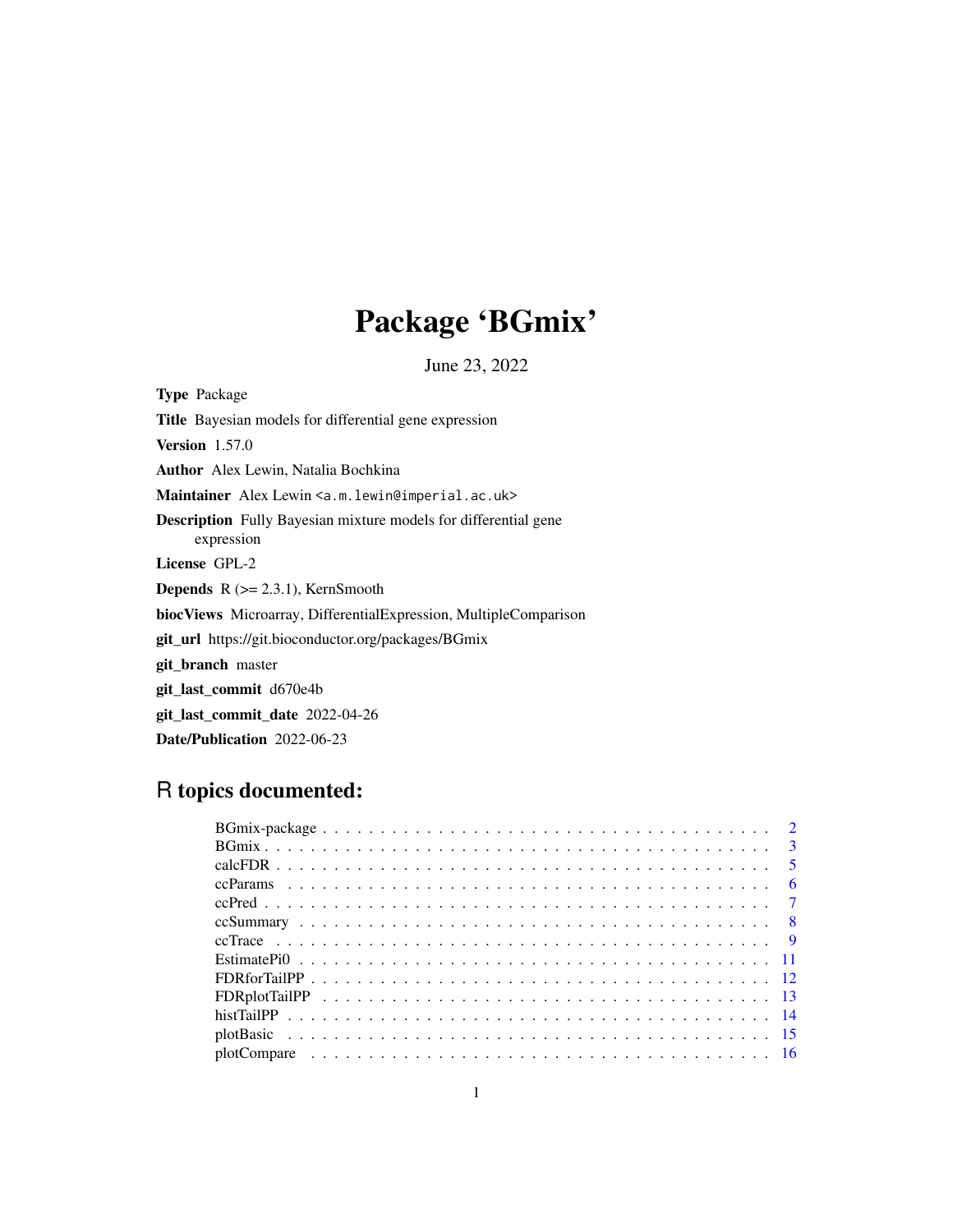## <span id="page-1-0"></span>2 BGmix-package

| Index | 24 |
|-------|----|

| BGmix-package | BGmix fits a variety of Bayesian hierarchical models for finding dif- |
|---------------|-----------------------------------------------------------------------|
|               | ferential gene expression between 2 or more experimental conditions.  |

#### Description

BGmix uses a C++ routine to fit the chosen model via an MCMC algorithm. Files are written to a sub-directory in the working directory. The package includes R functions for reading the results into R, and several plotting functions and functions for estimating error rates.

## Details

| Package: | <b>BGmix</b>     |
|----------|------------------|
| Type:    | Package          |
| Version: | 1.0              |
| Date:    | $2007 - 02 - 01$ |
| License: | GPL.             |

See Vignette for details of how to use this package (use openVignette()).

#### Author(s)

Alex Lewin and Natalia Bochkina

Maintainer: Alex Lewin <a.m.lewin@imperial.co.uk>

## References

Lewin, A., Bochkina, N. and Richardson, S. (2007), Fully Bayesian mixture model for differential gene expression: simulations and model checks. <http://www.bgx.org.uk/publications.html>

## Examples

## Note this is a very short MCMC run! ## For good analysis need proper burn-in period. data(ybar,ss)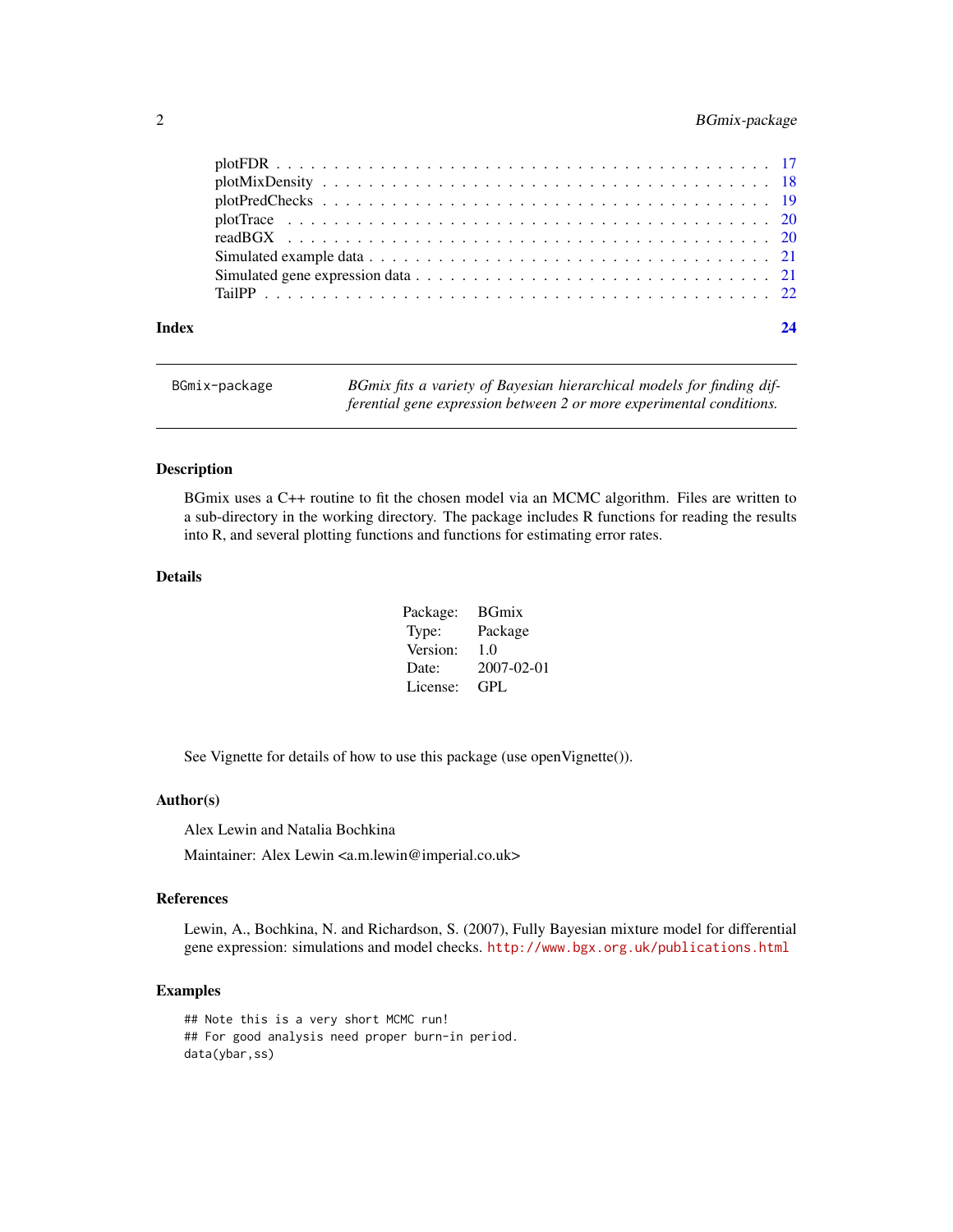#### <span id="page-2-0"></span> $B$ Gmix  $3$

```
outdir <- BGmix(ybar, ss, c(8,8), nburn=0, niter=100, nthin=1,trace.pred=1)
## Basic plot of parameters
params <- ccParams(outdir)
plotBasic(params,ybar,ss)
## plots of FDR and related quantities
fdr <- calcFDR(params)
par(mfrow=c(1,2))
plotFDR(fdr)
## plots of Bayesian p-values
## for predictive checks of mixture prior
pred <- ccPred(outdir,q.trace=TRUE)
plotPredChecks(pred$pval.ybar.mix2,params$pc,probz=0.5)
## plots of predictive density superimposed on data
plotMixDensity(params,pred,ybar,ss)
```
BGmix *Fit the BGmix differential expression model.*

#### Description

This is the main function of the BGmix package. It calls the C++ code which performs the MCMC to fit the BGmix model.

#### Usage

```
BGmix(ybar, ss, nreps, neffects = 2, xx = matrix(c(1, 1, -0.5, 0.5),
ncol = 2, byrow = T), ntau = NULL, indtau = NULL, jstar = 1, niter =
10000, nburn = 10000, nthin = 10, seed = 12345, move.choice.bz = 4,
move.choice.aa = 1, move.choice.lam = 0, move.choice.tau = 1,
move.choice.eta = 1, trace.out = 1, trace.pred = 0, sig.aa = 0.1,
tau.eps = 50, lambda.up.init=1.5, lambda.down.init=1.5,
datafilename.ybar = NULL, xfilename = NULL, itfilename =
NULL, rundir=".")
```
## Arguments

| ybar     | matrix no. genes x no. experimental conditions. Mean log gene expression for<br>each gene in each condition.                                                   |
|----------|----------------------------------------------------------------------------------------------------------------------------------------------------------------|
| SS       | matrix no. genes x no. experimental conditions. Sample variance of log gene<br>expression for each gene in each condition.                                     |
| nreps    | vector containing the number of replicate arrays in each experimental condition                                                                                |
| neffects | number of effect parameters per gene (eg. 2 for unpaired differential expression)                                                                              |
| XX       | design matrix: no. effects x no. experimental conditions. See Vignette for<br>specification of design matrix. Default is for unpaired differential expression. |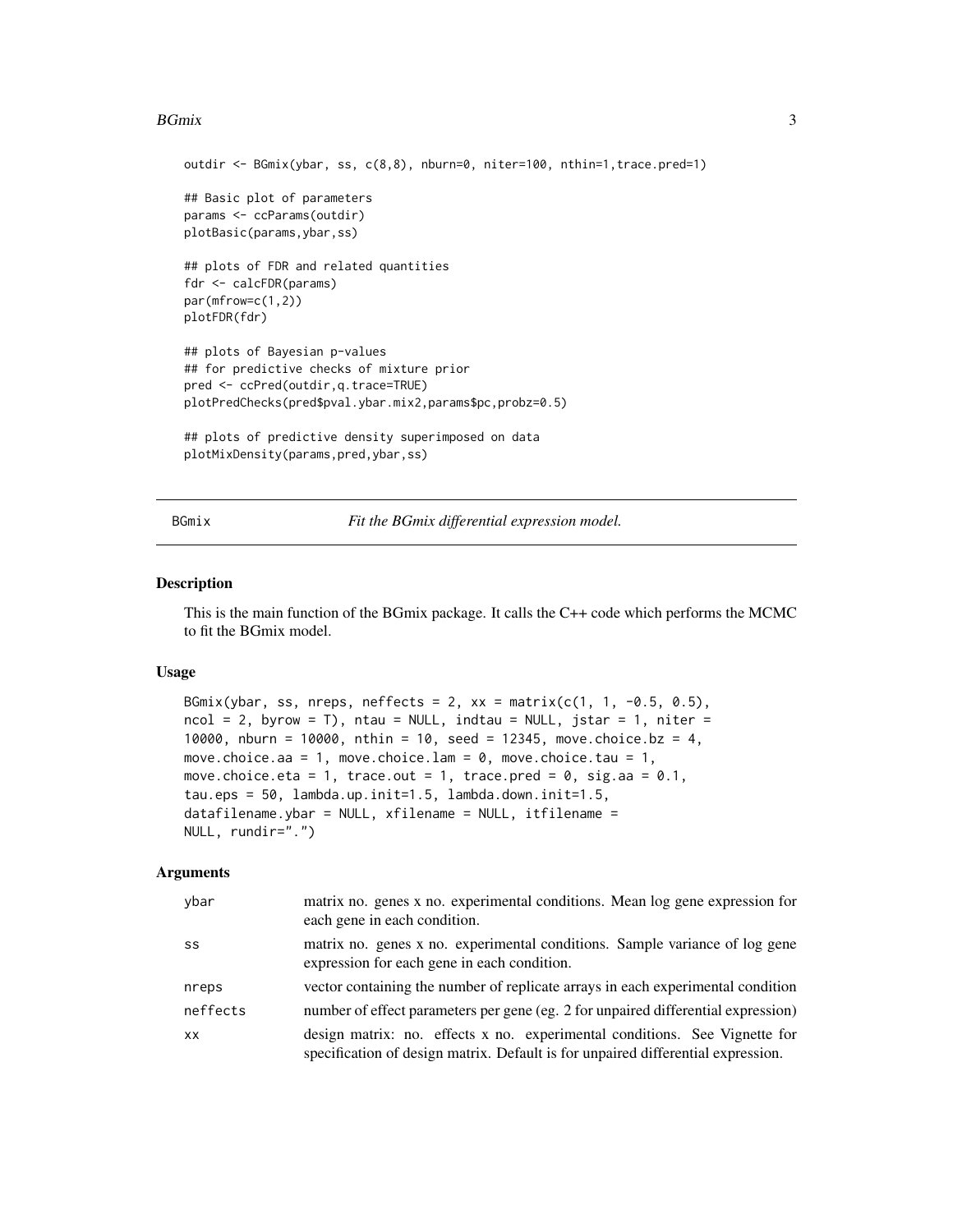| ntau              | number of variances per gene                                                                                                                                                    |
|-------------------|---------------------------------------------------------------------------------------------------------------------------------------------------------------------------------|
| indtau            | label for each condition indicating which variance grouping that condition be-<br>longs to. See Vignette for more detail.                                                       |
| jstar             | Label of the effect parameter which has the mixture prior. Labels start at 0, as<br>in C++. If no parameter has a mixture prior, set jstar=-1.                                  |
| niter             | no. MCMC iterations after burn-in. This must be at least 100 for the function to<br>work (or else set to zero).                                                                 |
| nburn             | no. MCMC iterations for burn-in. This must be at least 100 for the function to<br>work (or else set to zero).                                                                   |
| nthin             | thinning parameter for MCMC iterations                                                                                                                                          |
| seed              | initial value for random seed                                                                                                                                                   |
| move.choice.bz    | indicates choice of mixture prior: 1 for point mass null + Uniform alternatives,<br>4 for point mass null + Gamma alternatives, 5 for small Normal null + Gamma<br>alternatives |
|                   | move choice a if this is 1, hyperparameter a for gene variances is updated, if this is 0 it is fixed.                                                                           |
| move.choice.lam   |                                                                                                                                                                                 |
|                   | if this is $1$ , hyperparameter lambda for mixture prior is updated, if this is $0$ it is                                                                                       |
| move.choice.tau   | fixed.                                                                                                                                                                          |
|                   | indicates choice of prior on gene variances: 1 for Inverse Gamma, 2 for log<br>Normal.                                                                                          |
| move.choice.eta   |                                                                                                                                                                                 |
|                   | if this is $1$ , hyperparameter eta for mixture prior is updated, if this is $0$ it is fixed.                                                                                   |
| trace.out         | if this is 1, output trace of model parameters, if this is 0, no output.                                                                                                        |
| trace.pred        | if this is $1$ , output trace of predictive quantities, if this is $0$ , no output.                                                                                             |
| sig.aa            | step-size in random walk update for a (hyperparameter for gene variances dis-<br>tribution)                                                                                     |
| tau.eps           | Value of epsilon used in the small Normal null mixture component.                                                                                                               |
| lambda.down.init  | lambda.up.init init or fixed value of lambda+ (parameter of Gamma mixture component)                                                                                            |
|                   | init or fixed value of lambda- (parameter of Gamma mixture component)                                                                                                           |
| datafilename.ybar |                                                                                                                                                                                 |
|                   | character. Name describing the data set (by default this is taken from the name<br>of the ybar argument).                                                                       |
| xfilename         | character. Name describing the design matrix.                                                                                                                                   |
| itfilename        | character. Name describing the indtau parameter.                                                                                                                                |
| rundir            | character. Path for saving output files. A new sub-directory is created in the                                                                                                  |

## Details

The C++ code writes a count down on the screen, to give an indication of how long the code has to run. Output is written to a sub-directory of the working directory. This sub-directory is created automatically, and its name is printed by the C++ code to the screen.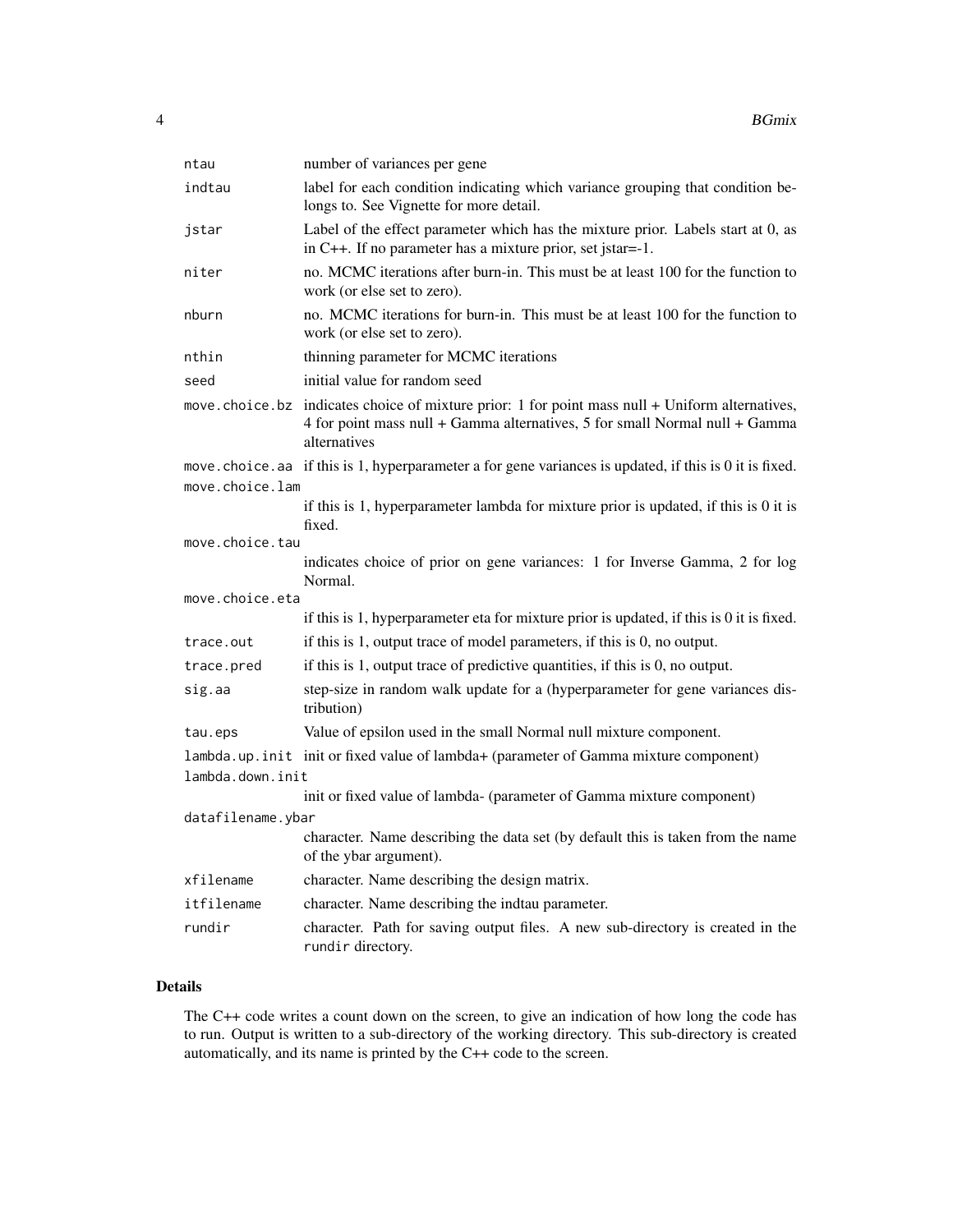#### <span id="page-4-0"></span>calcFDR 5

## Value

The output directory is returned (character).

#### Author(s)

Alex Lewin

#### References

Lewin, A., Bochkina, N. and Richardson, S. (2007), Fully Bayesian mixture model for differential gene expression: simulations and model checks. <http://www.bgx.org.uk/publications.html>

#### Examples

```
## Note this is a very short MCMC run!
## For good analysis need proper burn-in period.
data(ybar,ss)
BGmix(ybar, ss, c(8,8), nburn=0, niter=1000, nthin=1)
```
calcFDR *Estimate the FDR (false discovery rate) and related quantities for BGmix output.*

#### Description

Given a threshold on the posterior probabilities, genes are declared as null or differentially expressed. For any given threshold, the FDR (false discovery rate) and FNR (false non-discovery rate) can be estimated using the posterior probabilities. Estimated numbers of false positives and false negatives are also output.

#### Usage

```
calcFDR(res, pcut = seq(0.01, 0.5, 0.01), true.z = NULL, q.print = F)
```
## Arguments

| list object output from ccParams (this includes the posterior classification prob-<br>abilities) |
|--------------------------------------------------------------------------------------------------|
| scalar or vector of thresholds for which to estimate FDR etc.                                    |
| vector of true classifications (if known, eg. for simulated data)                                |
| Print FDR etc. when pout is a vector?                                                            |
|                                                                                                  |

#### Details

If the true classification is known, it can be given as true.z, and the true FDR etc. for the threshold probability can be calculated.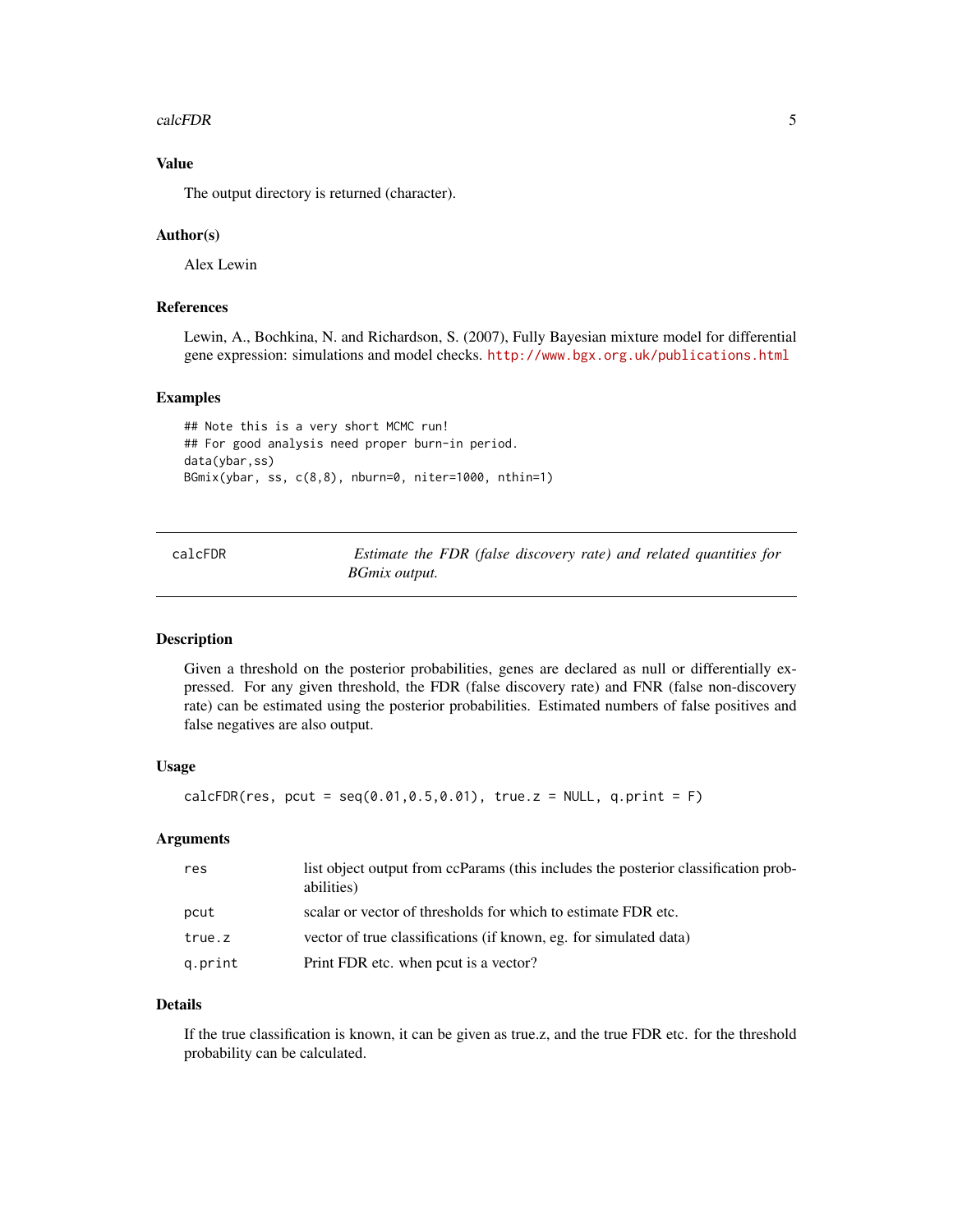## <span id="page-5-0"></span>Value

| fdr.est.fnr.est    |                                                                                         |
|--------------------|-----------------------------------------------------------------------------------------|
|                    | scalars or vectors of estimated FDR, FNR                                                |
|                    | fp.est, fn.est scalars or vectors of estimated no. false positives, no. false negatives |
| fdr.true, fnr.true |                                                                                         |
|                    | scalars or vectors of true FDR, FNR                                                     |
| fp.true, fn.true   |                                                                                         |
|                    | scalars or vectors of true no. false positives, no. false negatives                     |
| npos, nneg         | scalars or vectors of no. declared positives, no. declared negatives                    |
| prob.class         | posterior classification probabilities (from the 'res' object input to this function)   |
| true.z             | argument to function is output                                                          |
| pcut               | argument to function is output                                                          |
|                    |                                                                                         |

## Author(s)

Alex Lewin

## Examples

```
## Note this is a very short MCMC run!
## For good analysis need proper burn-in period.
data(ybar,ss)
outdir <- BGmix(ybar, ss, c(8,8), nburn=0, niter=100, nthin=1)
params <- ccParams(outdir)
fdr <- calcFDR(params)
```
ccParams *Read posterior means and classification probabilities from BGmix*

## Description

Reads output files containing posterior means from BGmix AND reads posterior probabilities of each gene being classified in the null mixture component.

#### Usage

```
ccParams(filedir, q.beta = T, q.sig = T, q.z = T, quiet = T)
```
## Arguments

| filedir | character. The name of the output directory created by BGmix.                                         |
|---------|-------------------------------------------------------------------------------------------------------|
| g.beta  | logical. Read beta values?                                                                            |
| q.sig   | logical. Read gene variance parameters?                                                               |
| q. z    | logical. Read z values?                                                                               |
| quiet   | logical. Parameter passed to 'scan'. (If false, 'scan' prints details of number of<br>items read in.) |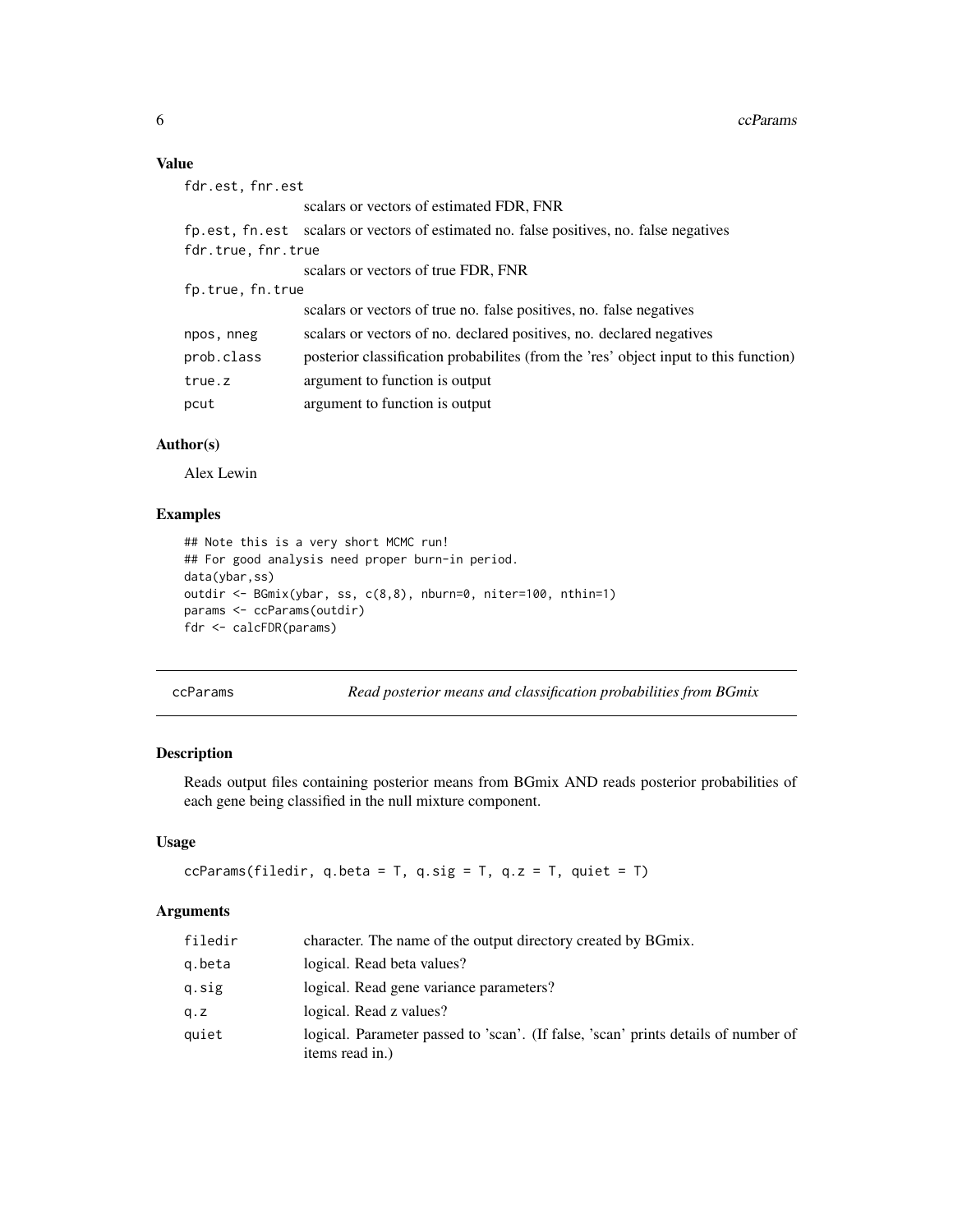#### <span id="page-6-0"></span>ccPred 7

## Value

| mbeta   | matrix no. genes x no. effects. Posterior means of gene effect parameters (usu-<br>ally gene means and log fold changes).          |
|---------|------------------------------------------------------------------------------------------------------------------------------------|
| msig2   | matrix no. genes x no. variances. Posterior means of gene variances.                                                               |
| mbb     | vector of hyperparameters (b) for gene variances (posterior means).                                                                |
| maa     | vector of hyperparameters (a) for gene variances (posterior means).                                                                |
| mtau    | matrix no. genes x no. conditions. Posterior means of gene precisions.                                                             |
| mwtc    | vector of posterior mean mixture weights                                                                                           |
| mzg     | vector of posterior mean allocation for each gene                                                                                  |
| meta    | vector of mixture parameters (eta)                                                                                                 |
| mlambda | vector of mixture parameters (lambda)                                                                                              |
| рc      | matrix no. genes x no. mixture components. Posterior probability for each gene<br>of being classified into each mixture component. |

### Author(s)

Alex Lewin

## Examples

```
## Note this is a very short MCMC run!
## For good analysis need proper burn-in period.
data(ybar,ss)
outdir <- BGmix(ybar, ss, c(8,8), nburn=0, niter=100, nthin=1)
params <- ccParams(outdir)
```
ccPred *Read predictive quantities output from BGmix.*

## Description

Reads predictive p-values from files output from BGmix. Also (optionally) reads posterior predictive distributions of data.

## Usage

```
ccPred(filedir, q.partial = T, q.trace = F, quite = T)
```
#### Arguments

| filedir   | character. The name of the output directory created by BGmix.                                         |
|-----------|-------------------------------------------------------------------------------------------------------|
| g.partial | logical. Read partial predictive p-values?                                                            |
| g.trace   | logical. Read posterior predictive distributions of data?                                             |
| quiet     | logical. Parameter passed to 'scan'. (If false, 'scan' prints details of number of<br>items read in.) |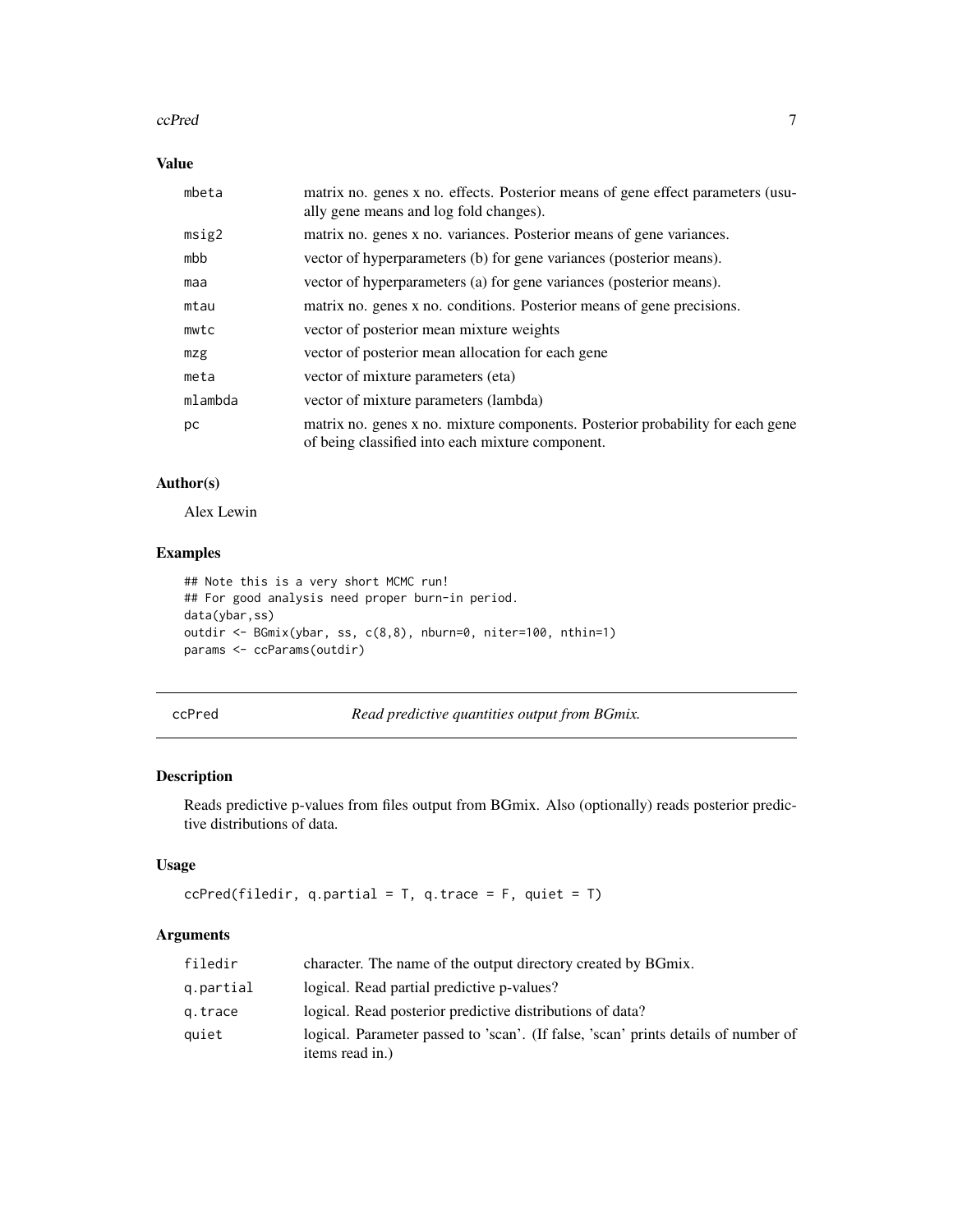#### <span id="page-7-0"></span>Value

| pval.ss.post | matrices no. genes x no. conditions. Posterior predictive p-values for sum of<br>squares for each gene in each condition.                      |
|--------------|------------------------------------------------------------------------------------------------------------------------------------------------|
| pval.ss.mix  | matrices no. genes x no. conditions. Mixed predictive p-values for sum of<br>squares for each gene in each condition.                          |
| pval.ss.part | matrices no. genes x no. conditions. Partial predictive p-values for sum of<br>squares for each gene in each condition.                        |
|              | pval.ybar.post matrices no. genes x no. mixture components. Posterior predictive p-values for<br>ybar for each gene in each mixture component. |
|              | pval.ybar.mix2 matrices no. genes x no. mixture components. Mixed predictive p-values for<br>ybar for each gene in each mixture component.     |
|              | pval.ybar.part matrices no. genes x no. mixture components. Partial predictive p-values for<br>ybar for each gene in each mixture component.   |
| ybar.pred1   | Posterior predictive distribution of ybar.                                                                                                     |
| ybar.pred3   | Mixed predictive distribution of ybar.                                                                                                         |
| ss.pred1     | Posterior predictive distribution of sums of squares.                                                                                          |
| ss.pred2     | Mixed predictive distribution of sums of squares.                                                                                              |

#### Note

Additional output: pval.ybar.mix1 and pval.ybar.mix3 are alternative versions of mixed predictive p-values (currently not used). Also, ybar.pred2 and ybar.pred4 are the corresponding alternative mixed predictive distributions for ybar.

## Author(s)

Alex Lewin

#### Examples

```
## Note this is a very short MCMC run!
## For good analysis need proper burn-in period.
data(ybar,ss)
outdir <- BGmix(ybar, ss, c(8,8), nburn=0, niter=100, nthin=1)
pred <- ccPred(outdir)
```
ccSummary *Read summary of BGmix output*

### Description

Reads the summary.txt file output by BGmix, containing information about data sets used and model options. This function is called by ccParams, ccTrace and ccPred, therefore users will not in general need to call it directly.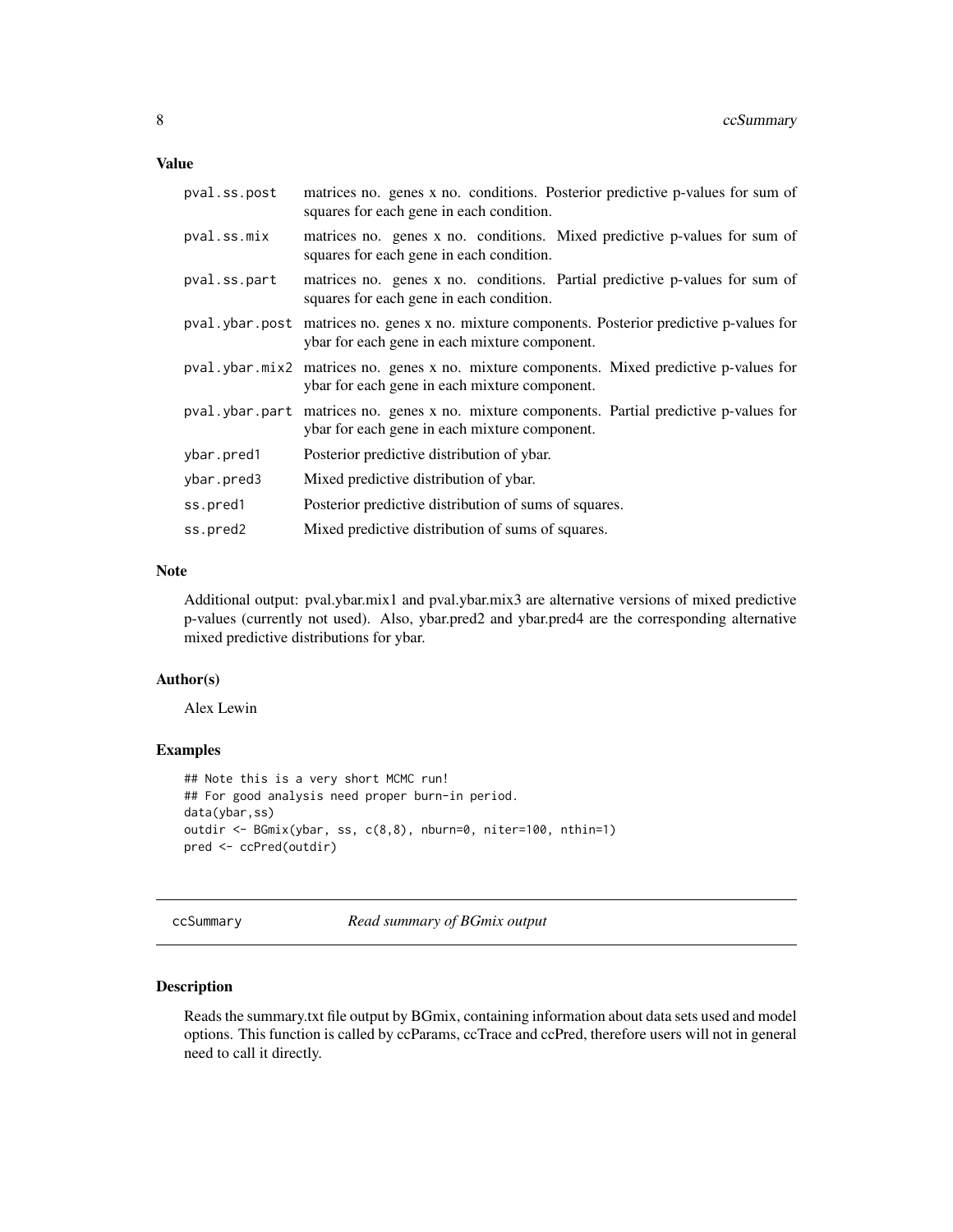#### <span id="page-8-0"></span>ccTrace 9

## Usage

ccSummary(filedir)

## Arguments

filedir character. The name of the output directory created by BGmix.

## Value

A list of scalar values, as follows:

| ngenes, nconds, neffects, ncomps, ntau |                                                                                                                                                          |  |
|----------------------------------------|----------------------------------------------------------------------------------------------------------------------------------------------------------|--|
|                                        | nos. genes, conditions, effects, mixture components, gene variances                                                                                      |  |
| istar                                  | label of effect with mixture prior (labels start at 0)                                                                                                   |  |
|                                        | move.choice.bz,move.choice.cut,move.choice.aa, move.choice.eta,move.choice.lam,move.choice.tau, like<br>model choice options (see BGmix help for details |  |
|                                        | lambda.up.init, lambda.down.init, eta.up.init, eta.down.init                                                                                             |  |
|                                        | inital values for eta and lambda (parameters of mixture components)                                                                                      |  |

## Author(s)

Alex Lewin

## Examples

```
## Note this is a very short MCMC run!
## For good analysis need proper burn-in period.
data(ybar,ss)
outdir <- BGmix(ybar, ss, c(8,8), nburn=0, niter=100, nthin=1)
summ <- ccSummary(outdir)
```
ccTrace *Read trace files from BGmix*

## Description

Reads output files containing whole posterior distributions from BGmix. Also calls 'ccSummary', and outputs model options.

#### Usage

```
ccTrace(filedir, q.beta = T, q.sig = T, q.z = T, quiet = T)
```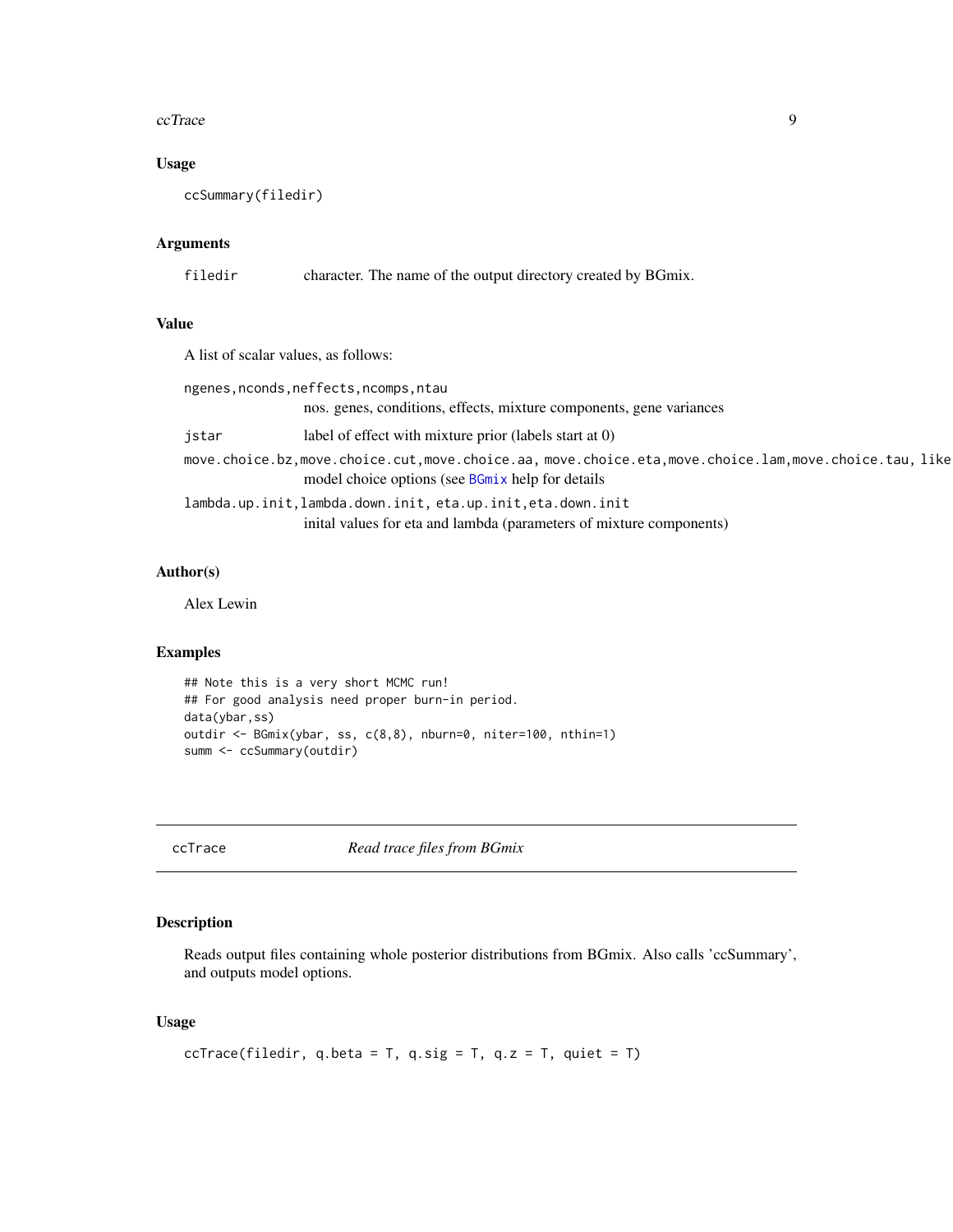## Arguments

| filedir | character. The name of the output directory created by BGmix.                                         |
|---------|-------------------------------------------------------------------------------------------------------|
| g.beta  | logical. Read beta values?                                                                            |
| q.sig   | logical. Read gene variances?                                                                         |
| q.z     | logical. Read z values?                                                                               |
| quiet   | logical. Parameter passed to 'scan'. (If false, 'scan' prints details of number of<br>items read in.) |

## Value

| summ   | list object output by 'ccSummary'                                                                       |
|--------|---------------------------------------------------------------------------------------------------------|
| eta    | matrix (no. components -1) x no. MCMC samples. Posterior of mixture com-<br>ponent parameters (eta).    |
| lambda | matrix (no. components -1) x no. MCMC samples. Posterior of mixture com-<br>ponent parameters (lambda). |
| aa     | matrix no. MCMC samples x no. variances. Posterior of variance hyperparam-<br>eters $(a)$ .             |
| bb     | matrix no. MCMC samples x no. variances. Posterior of variance hyperparam-<br>eters $(b)$ .             |
| wtc    | matrix no. MCMC samples x no. mixture components. Posterior of mixture<br>weights.                      |
| beta   | matrix no. effects x no. genes x no. MCMC samples. Posterior of gene effects.                           |
| sig2   | matrix no. variances x no. genes x no. MCMC samples. Posterior of gene<br>variances.                    |
| zg     | matrix no. MCMC samples x no. genes. Posterior of gene allocations.                                     |

## Author(s)

Alex Lewin

```
## Note this is a very short MCMC run!
## For good analysis need proper burn-in period.
data(ybar,ss)
outdir <- BGmix(ybar, ss, c(8,8), nburn=0, niter=100, nthin=1)
tr <- ccTrace(outdir)
```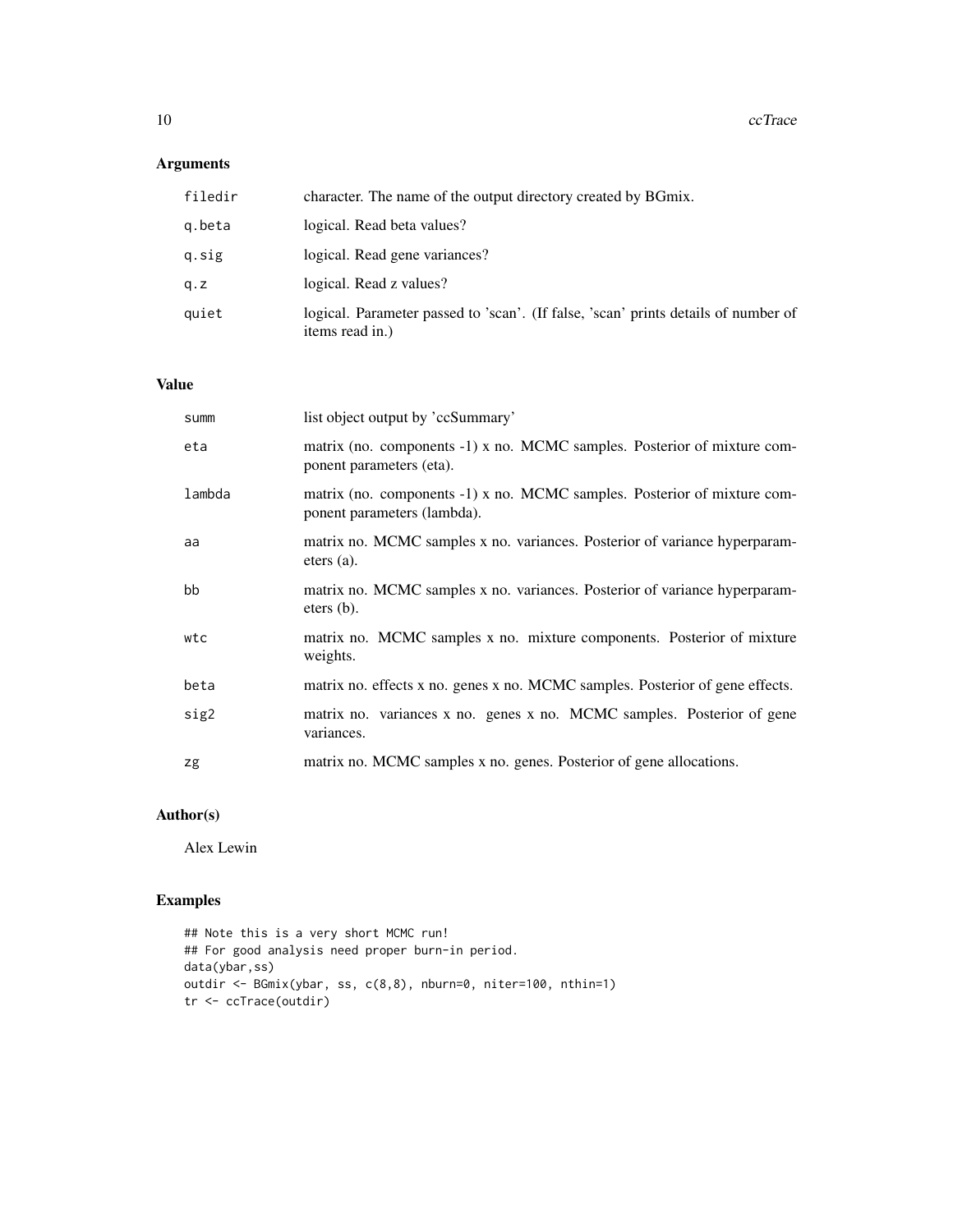<span id="page-10-1"></span><span id="page-10-0"></span>

Estimate of the proportion of the variables under the null hypothesis using tail posterior probabilities

## Usage

```
EstimatePi0(tpp, pp0, plot = T)
```
## Arguments

| tpp  | observed tail posterior probability                                              |
|------|----------------------------------------------------------------------------------|
| pp0  | a vector of tail posterior probability under H0                                  |
| plot | if True, estimated pi0 at different locations and the median estimate is plotted |

## Details

Use Storey (2002) approach to estimate pi0

#### Value

estimate of pi0 = proportion of non-differentially expressed genes

#### Author(s)

Natalia Bochkina

## References

Bochkina N., Richardson S. (2007) Tail posterior probability for inference in pairwise and multiclass gene expression data. Biometrics (in press).

## See Also

[TailPP](#page-21-1), [FDRplotTailPP](#page-12-1),[histTailPP](#page-13-1)

```
data(ybar, ss)
nreps \leq c(8,8)## Note this is a very short MCMC run!
## For good analysis need proper burn-in period.
outdir <- BGmix(ybar, ss, nreps, jstar=-1, nburn=0, niter=100, nthin=1)
params <- ccParams(outdir)
```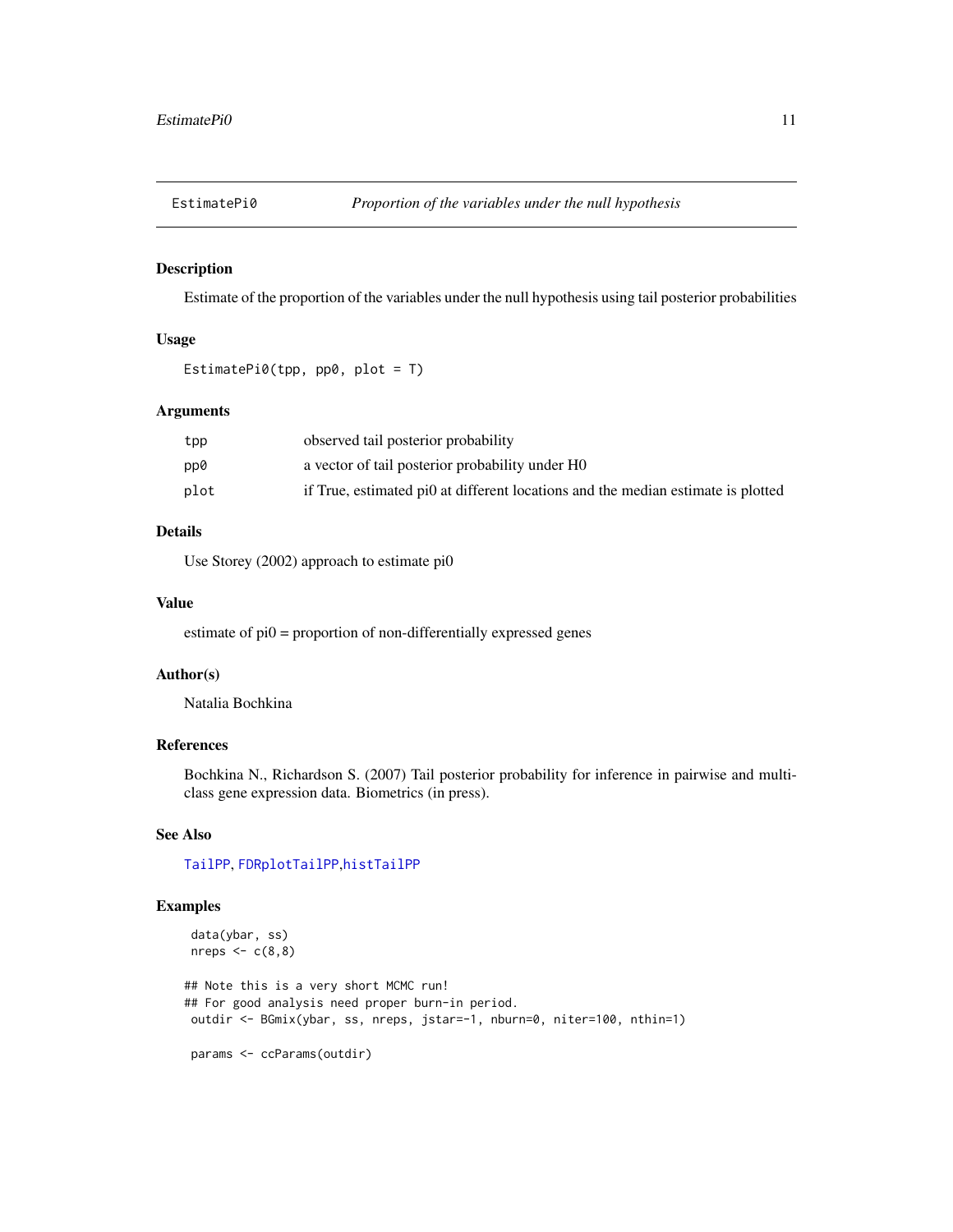```
res <- ccTrace(outdir)
tpp.res <- TailPP(res, nreps, params, plots = FALSE)
pi0 <- EstimatePi0(tpp.res$tpp, tpp.res$pp0)
```
FDRforTailPP *FDR for tail posterior probability*

### Description

Calculate the false discovery rate (FDR) for the tail posterior probability

#### Usage

 $FDRforTailPP(tpp, a1, a2 = NULL, n.rep1, n.rep2 = NULL, prec = 0.05, p-cut = 0.7, N = 10000, pp0 = NULL, pl0, and L = T$ 

#### Arguments

| tpp    | vector of tail posterior probabilities                                                                                                                |
|--------|-------------------------------------------------------------------------------------------------------------------------------------------------------|
| a1     | posterior mean of the shape parameter of the inverse gamma distribution - prior<br>for the variance in condition 1                                    |
| a2     | posterior mean of the shape parameter of the inverse gamma distribution - prior<br>for the variance in condition 2                                    |
| n.rep1 | number of replicates in condition 1                                                                                                                   |
| n.rep2 | number of replicates in condition 2                                                                                                                   |
| prec   | precision of the estimate of the cumulative distribution function of tail posterior<br>probability under H0 (at points $1 - k^*$ prec, $k = 1, 2, $ ) |
| p.cut  | to save time, calculate FDR only for cutoffs on tail posterior probability $> p$ cut                                                                  |
| N      | simulation size for tail posterior probability under H0                                                                                               |
| pp0    | a vector of simulated tail posterior probabilities under H0                                                                                           |
| plot   | if True, the estimated pi0 at different locations and the median estimate is plotted                                                                  |
|        |                                                                                                                                                       |

## Value

| pi0 | estimate of pi0 - proportion of non-differentially expressed genes |
|-----|--------------------------------------------------------------------|
| FDR | estimate of FDR for all (distinct) cutoffs $> p$ p.cut             |

## Author(s)

Natalia Bochkina

#### References

Bochkina N., Richardson S. (2007) Tail posterior probability for inference in pairwise and multiclass gene expression data. Biometrics.

<span id="page-11-0"></span>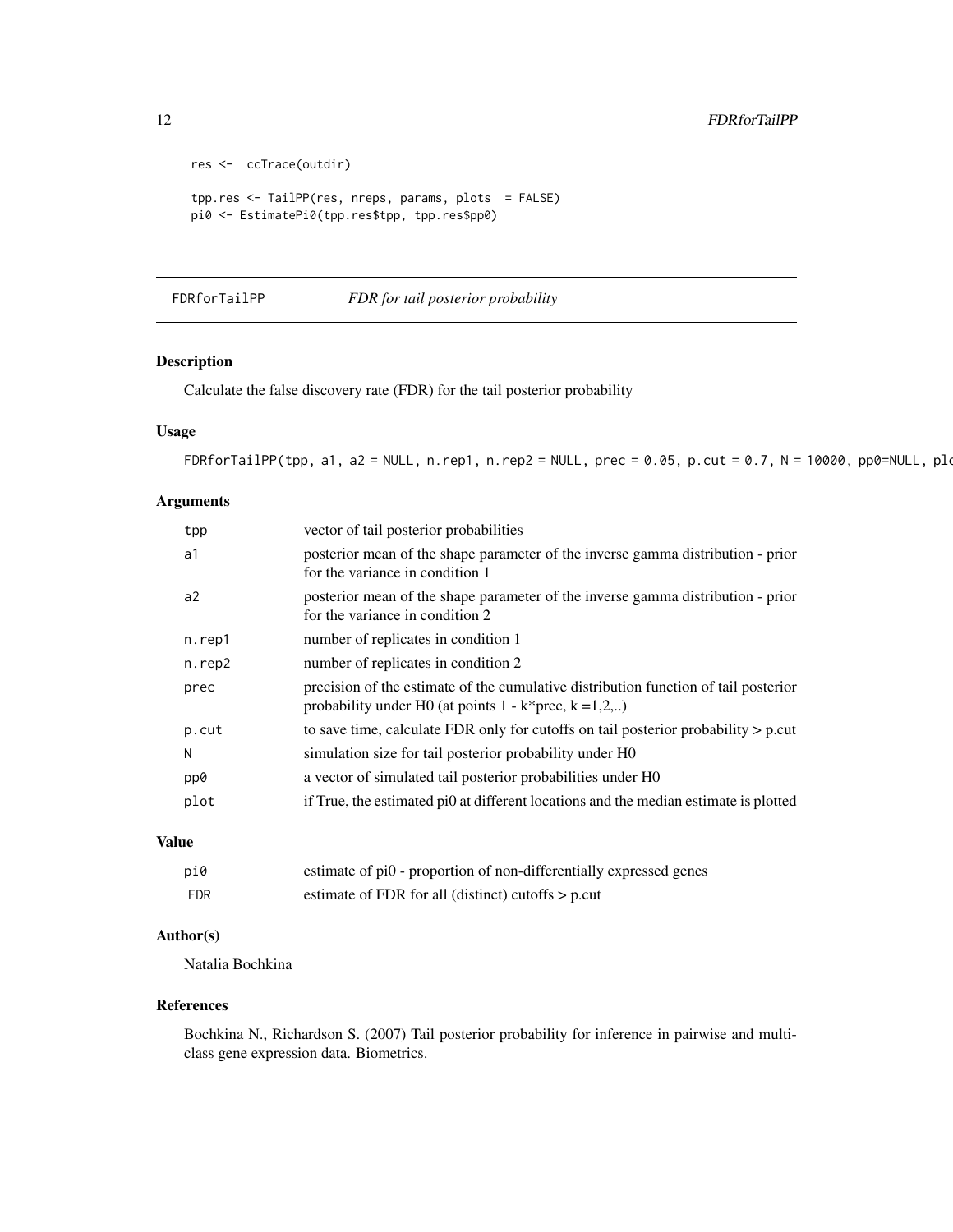#### <span id="page-12-0"></span>FDRplotTailPP 13

## See Also

[TailPP](#page-21-1), [FDRplotTailPP](#page-12-1),[histTailPP](#page-13-1),[EstimatePi0](#page-10-1)

#### Examples

```
data(ybar, ss)
nreps \leq c(8,8)## Note this is a very short MCMC run!
## For good analysis need proper burn-in period.
outdir <- BGmix(ybar, ss, nreps, jstar=-1, nburn=0, niter=100, nthin=1)
params <- ccParams(outdir)
res <- ccTrace(outdir)
tpp.res <- TailPP(res, nreps, params, plots = FALSE)
FDR.res = FDRforTailPP(tpp.res$tpp, a1 = params$maa[1],
a2 = params$maa[2], n.rep1=nreps[1], n.rep2=nreps[2], p.cut = 0.8)
```
<span id="page-12-1"></span>FDRplotTailPP *Plot of FDR for tail posterior probability*

## Description

Plots smoothed FDR vs tail posterior probability or vs the number of differentially expressed (DE) genes

#### Usage

```
FDRplotTailPP(tpp.res, nmax = sum(! is.na(tpp.res$FDR)), plot.TP = F)
```
#### Arguments

| tpp.res | output of TailPP                                                            |
|---------|-----------------------------------------------------------------------------|
| nmax    | maximum size of the list of DE genes                                        |
| plot.TP | logical. If TRUE FDR is plotted, otherwise the number of false positives is |
|         | plotted vs the number of differentially expressed genes                     |

#### Author(s)

Natalia Bochkina

#### References

Bochkina N., Richardson S. (2007) Tail posterior probability for inference in pairwise and multiclass gene expression data. Biometrics.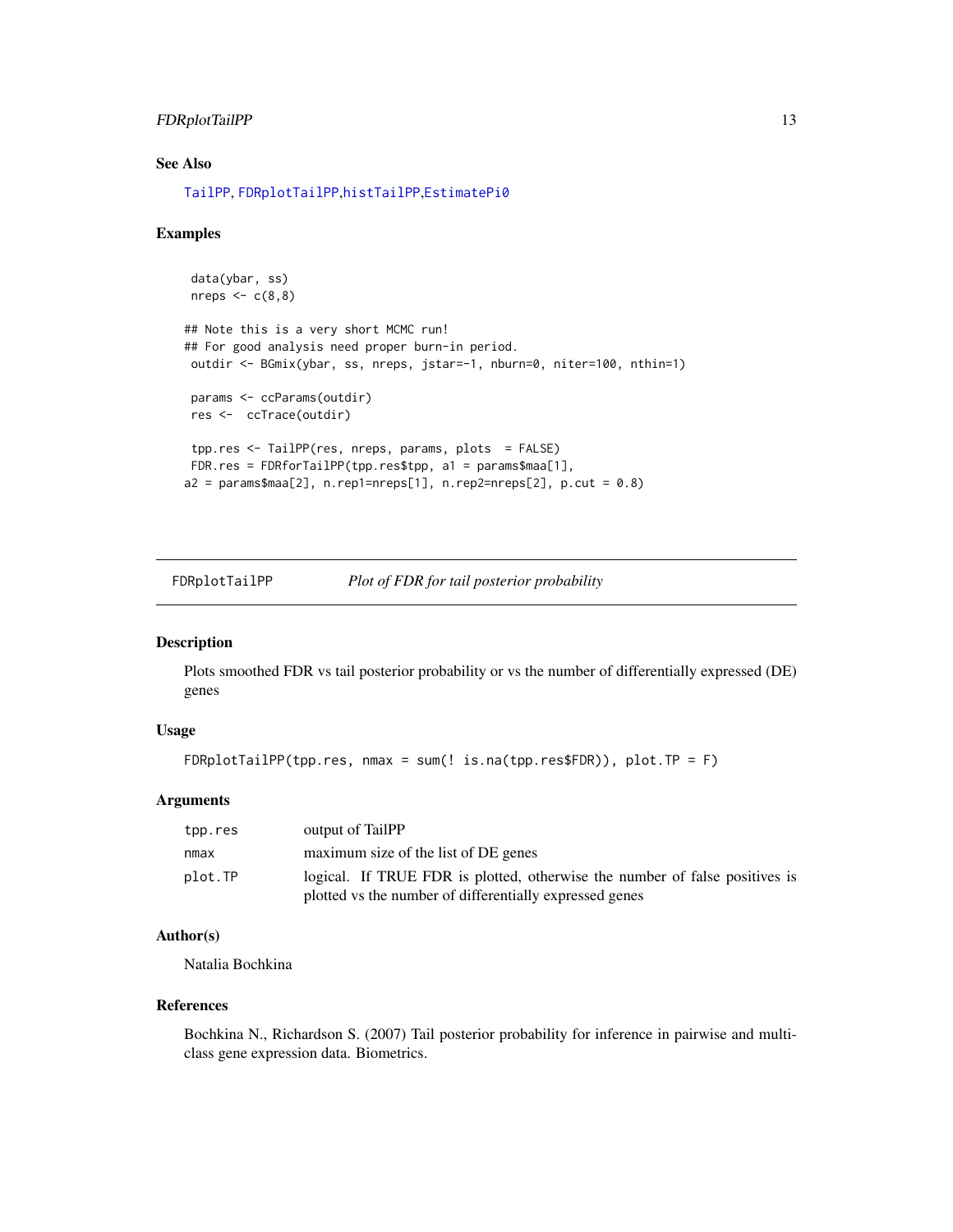## <span id="page-13-0"></span>See Also

[TailPP](#page-21-1), [histTailPP](#page-13-1),[EstimatePi0](#page-10-1)

#### Examples

```
data(ybar, ss)
nreps \leq c(8,8)## Note this is a very short MCMC run!
## For good analysis need proper burn-in period.
outdir <- BGmix(ybar, ss, nreps, jstar=-1, nburn=0, niter=100, nthin=1)
params <- ccParams(outdir)
res <- ccTrace(outdir)
tpp.res <- TailPP(res, nreps, params, plots = FALSE)
FDRplotTailPP(tpp.res, plot.TP = TRUE)
```
<span id="page-13-1"></span>histTailPP *Histogram plot for tail posterior probability*

#### Description

Plots a histogram of tail posterior probability with its density under the null hypothesis

#### Usage

histTailPP(tpp.res, bw=0.05, xlim=c(0,1),nc=10)

## Arguments

| tpp.res | output of TailPP                                  |
|---------|---------------------------------------------------|
| bw      | bandwidth for kernel estimate of the null density |
| xlim    | limits on the x axis                              |
| nc      | number of bins of the histogram                   |

## Author(s)

Natalia Bochkina

#### References

Bochkina N., Richardson S. (2007) Tail posterior probability for inference in pairwise and multiclass gene expression data. Biometrics.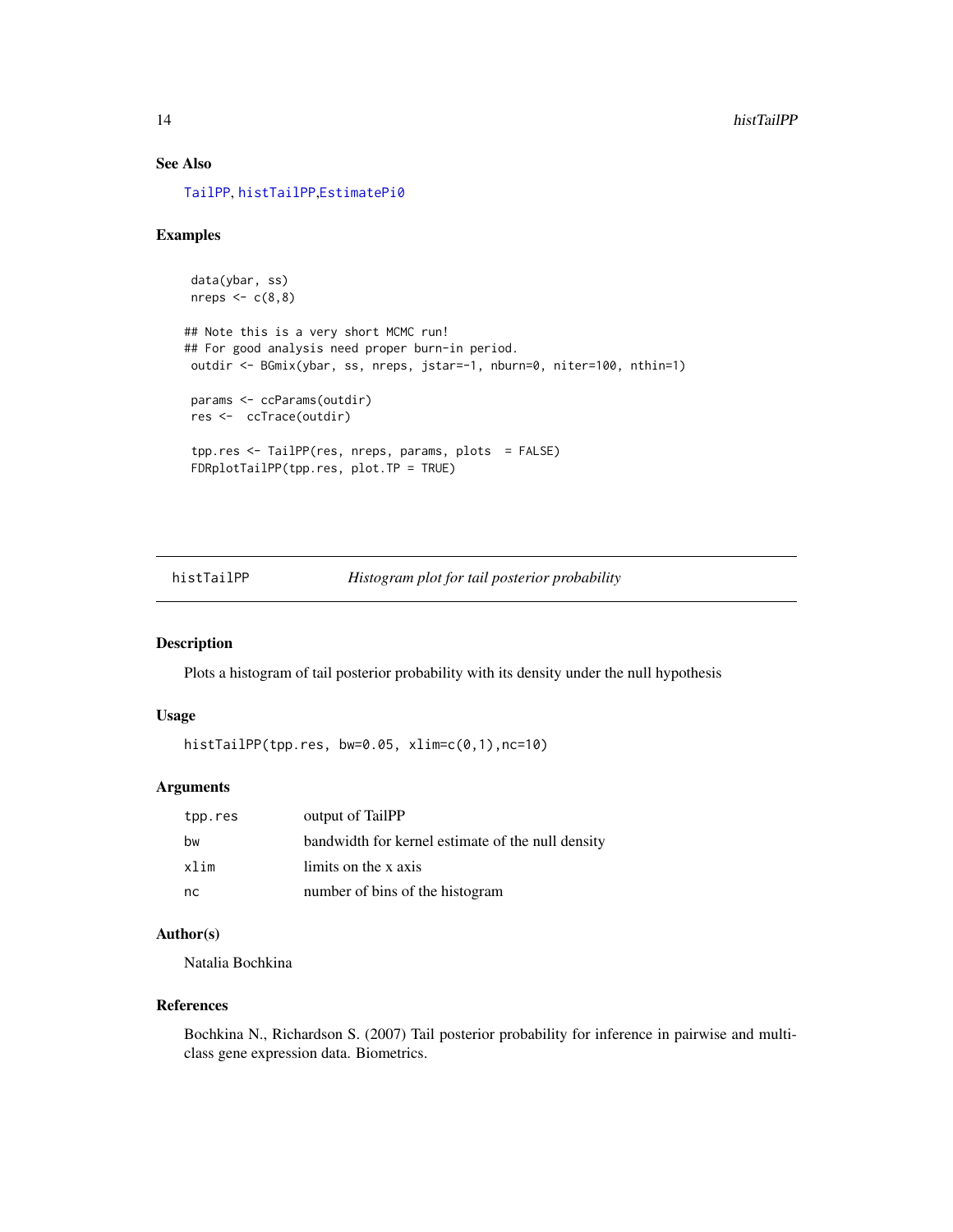#### <span id="page-14-0"></span>plotBasic 15

## See Also

[TailPP](#page-21-1), [FDRplotTailPP](#page-12-1),[EstimatePi0](#page-10-1)

#### Examples

```
data(ybar, ss)
nreps \leq c(8,8)## Note this is a very short MCMC run!
## For good analysis need proper burn-in period.
outdir <- BGmix(ybar, ss, nreps, jstar=-1, nburn=0, niter=100, nthin=1)
params <- ccParams(outdir)
res <- ccTrace(outdir)
tpp.res <- TailPP(res, nreps, params, plots = FALSE)
histTailPP(tpp.res, bw=0.04, xlim=c(0,1), nc=10)
```
plotBasic *Basic plots of BGmix parameters and data.*

#### Description

Plots gene effects and variances versus their corresponding data sufficient statistics (to show the effect of smoothing and shrinkage). Also plots "volcano plots": posterior probabilities of being classified in each mixture component versus the log fold change parameters.

## Usage

plotBasic(res, ybar, ss, q.mean =  $T$ , q.diff =  $T$ , q.sig =  $T$ , q.volcano =  $T$ )

## Arguments

| res       | list object output from 'ccParams'                                       |
|-----------|--------------------------------------------------------------------------|
| ybar      | ybar data (see <b>BGmix</b> help for details)                            |
| SS        | ss data (see BGmix help for details)                                     |
| q.mean    | logical. Include mean plot?                                              |
| g.diff    | logical. Include log fold change plot?                                   |
| q.sig     | logical. Include variance plot?                                          |
| q.volcano | logical. Include volcana plot (posterior classification v. fold change)? |

#### Details

Note this plotting function is designed for model output from the unpaired differential expression design.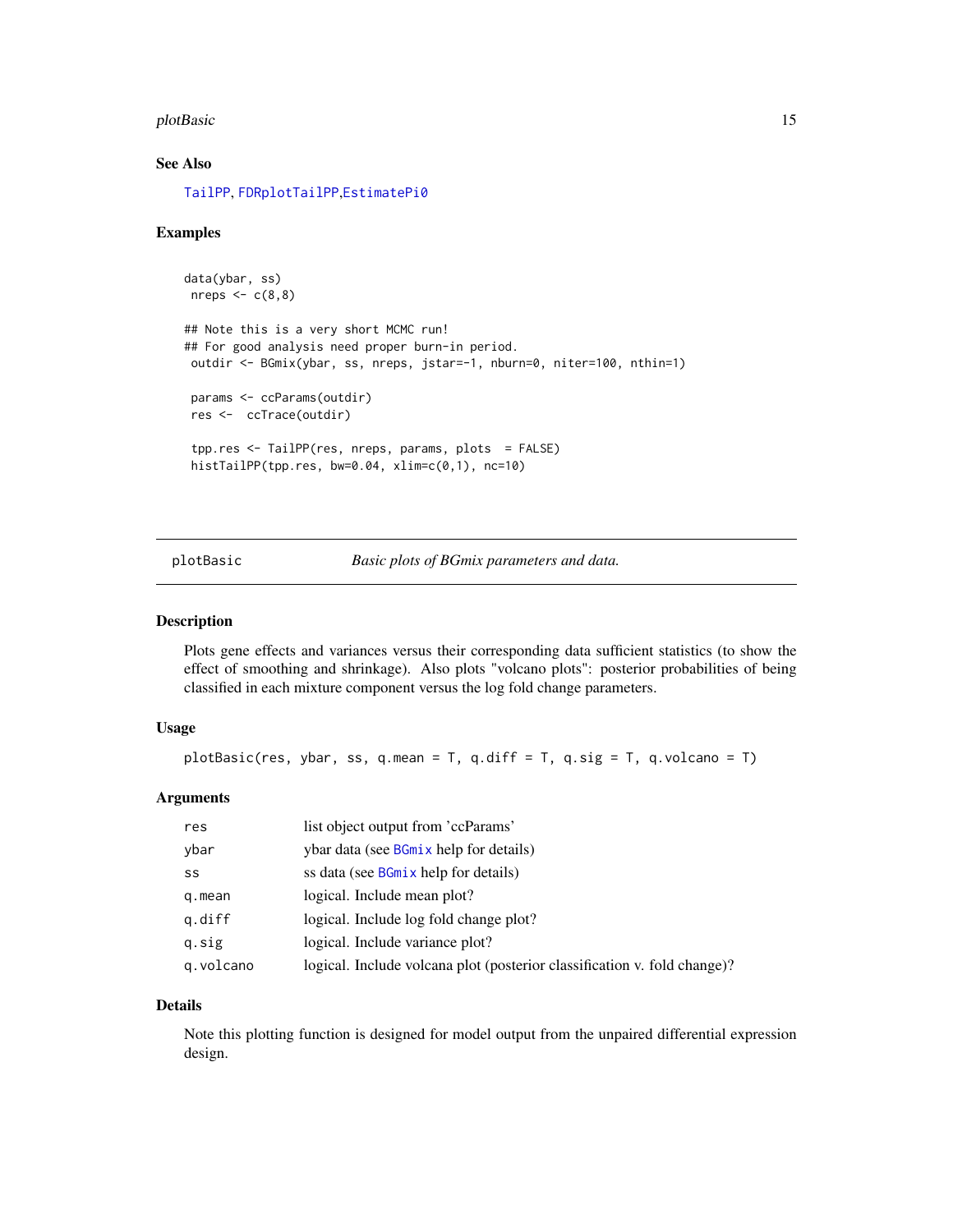## Value

No value is returned to R. Results from BGmix model are output to files.

## Author(s)

Alex Lewin

## Examples

```
## Note this is a very short MCMC run!
## For good analysis need proper burn-in period.
data(ybar,ss)
outdir <- BGmix(ybar, ss, c(8,8), nburn=0, niter=100, nthin=1)
params <- ccParams(outdir)
plotBasic(params,ybar,ss)
```
plotCompare *Scatter plot with equal axes.*

#### Description

Plots a scatter plot of two variables with equal scales for the axes.

## Usage

plotCompare(var1, var2, limi = 0, xlab = substitute(var1), ylab = substitute(var2), log = "", title = ""

## Arguments

| var1             | data to plot (x co-ordinate)                                                  |
|------------------|-------------------------------------------------------------------------------|
| var <sub>2</sub> | data to plot (y co-ordinate)                                                  |
| limi             | limits of axes. If not specified, axes limits are determined from input data. |
| xlab             | x-axis label                                                                  |
| ylab             | y-axis label                                                                  |
| log              | specifies if axes are on the log scale (as argument to 'par')                 |
| title            | title of plot                                                                 |
| $\cdots$         | other parameters input to plot                                                |

#### Value

Outputs the limits used in the plot (the input 'limi' argument if specified).

## Author(s)

Alex Lewin

<span id="page-15-0"></span>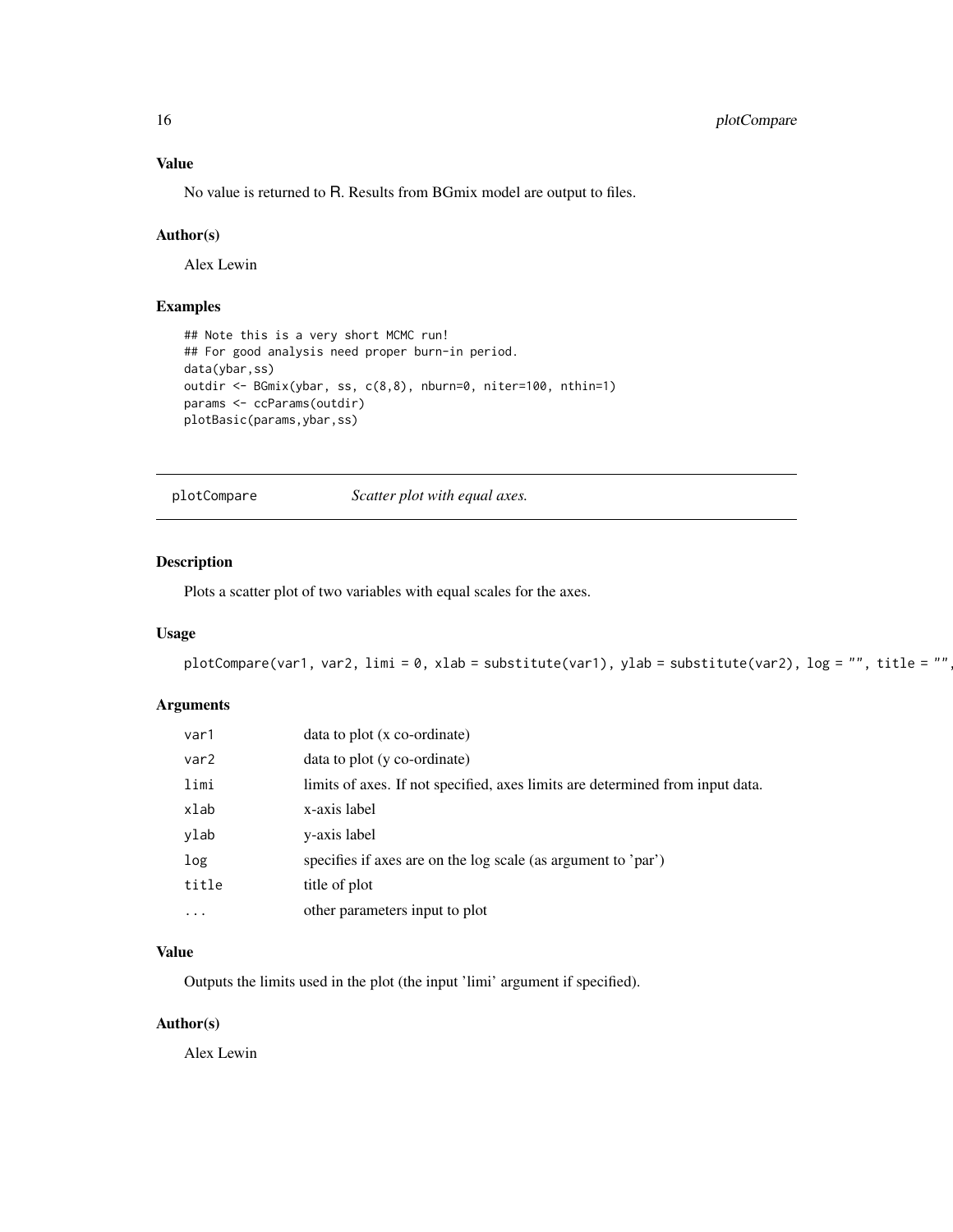#### <span id="page-16-0"></span>plotFDR 17

#### Examples

```
x \leftarrow runif(100)y <- rbeta(100,0.5,0.5)
plotCompare(x,y)
```
plotFDR *Plot estimated FDR etc. for BGmix output.*

#### Description

Given a threshold on the posterior probabilities, genes are declared as null or differentially expressed. For any given threshold, the FDR (false discovery rate) and FNR (false non-discovery rate) can be estimated using the posterior probabilities. This function plots these quantities twice, once versus the threshold probabilities, and once versus the number of declared positives.

## Usage

plotFDR(res, ylim = NULL, q.plotfnr = F, q.plotpcut = T, q.plotnpos = T, ...)

## Arguments

| res        | list object output from 'calcFDR'                                        |
|------------|--------------------------------------------------------------------------|
| vlim       | optional argument specifying limit for y-axis                            |
| q.plotfnr  | Include FNR in plots?                                                    |
| q.plotpcut | Include the plot of error rates v. threshold on posterior probabilities? |
| g.plotnpos | Include the plot of error rates v. no. positives.                        |
|            | arguments passed to 'plot'                                               |

## Value

No value is returned to R. Results from BGmix model are output to files.

## Author(s)

Alex Lewin

```
## Note this is a very short MCMC run!
## For good analysis need proper burn-in period.
data(ybar,ss)
outdir <- BGmix(ybar, ss, c(8,8), nburn=0, niter=100, nthin=1)
params <- ccParams(outdir)
fdr <- calcFDR(params)
par(mfrow=c(1,2))
plotFDR(fdr)
```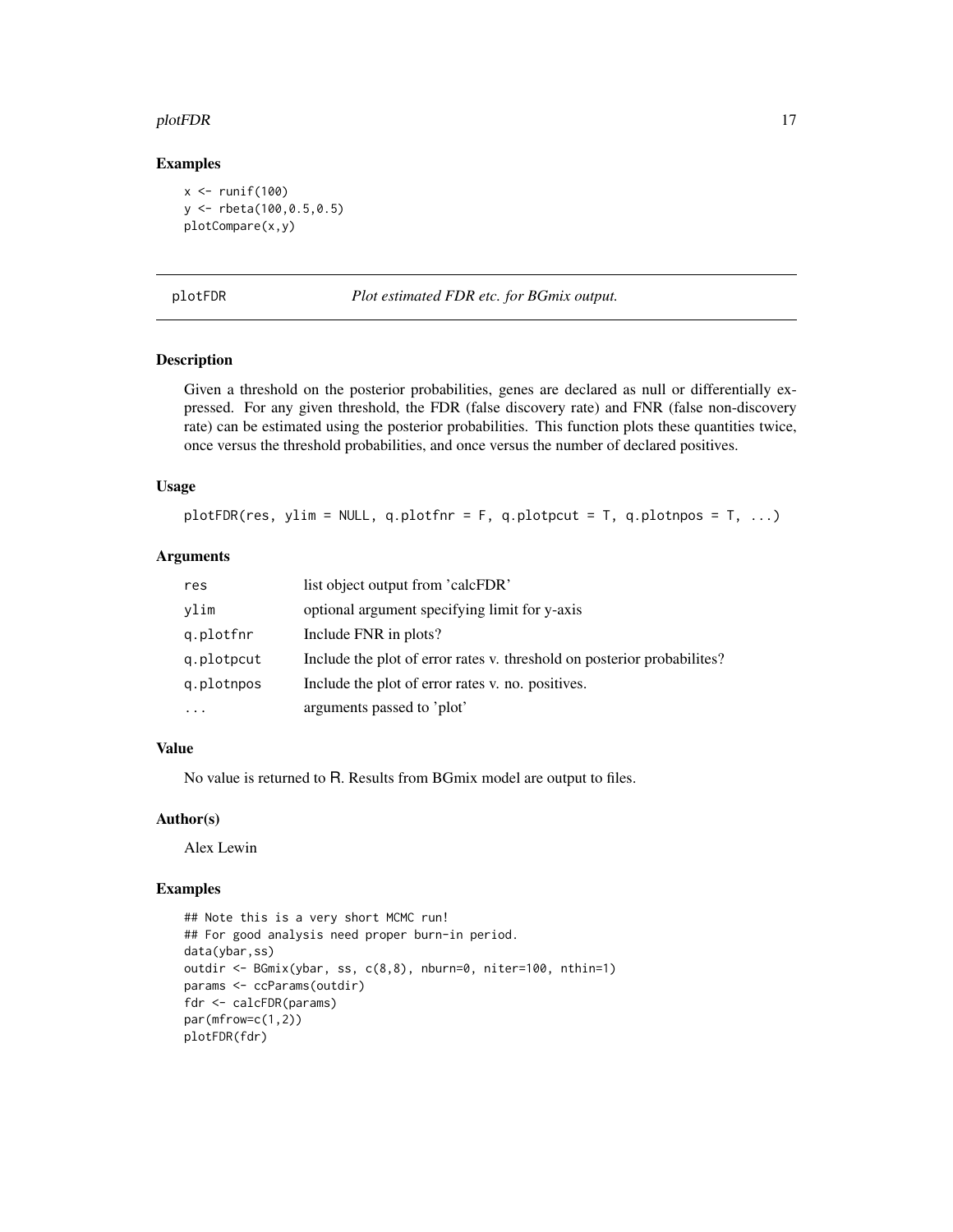<span id="page-17-0"></span>

Plot predictive density of data superimposed on histograms of observed data. Separate plots for ybar and sums of squares.

#### Usage

```
plotMixDensity(res, predres, ybar, ss)
```
## Arguments

| res     | list object output from 'ccParams'                            |
|---------|---------------------------------------------------------------|
| predres | list object output from 'ccPred' (need q.trace=T in 'ccPred') |
| vbar    | ybar data (see BGmix help for details)                        |
| SS      | ss data (see BGmix help for details)                          |

#### Details

Note that this function is written for the unpaired differential expression design.

#### Author(s)

Alex Lewin

```
## Note this is a very short MCMC run!
## For good analysis need proper burn-in period.
data(ybar,ss)
outdir <- BGmix(ybar,ss,c(8,8),niter=100,nburn=0,nthin=1,trace.pred=1)
pred <- ccPred(outdir,q.trace=TRUE)
params <- ccParams(outdir)
plotMixDensity(params,pred,ybar,ss)
```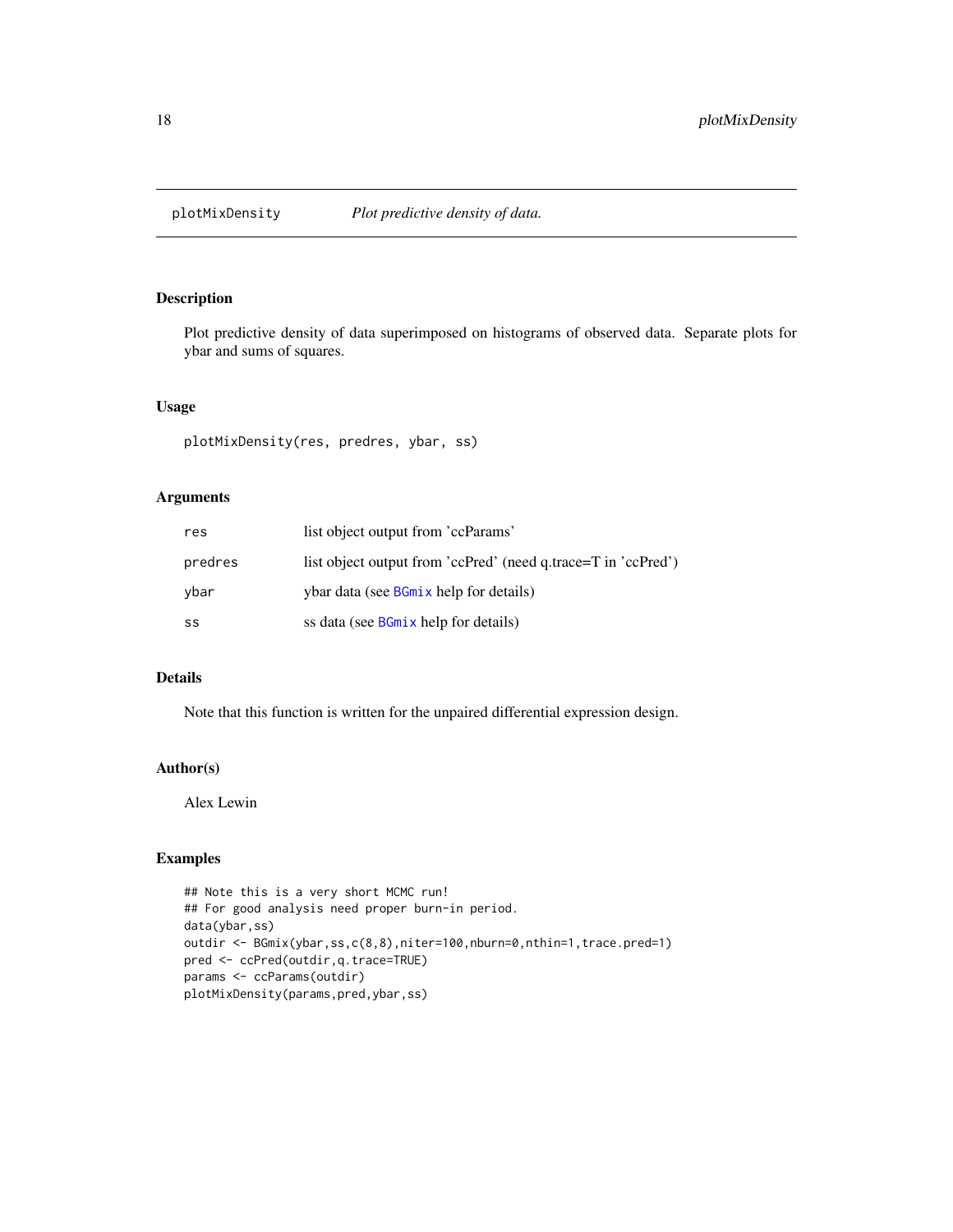<span id="page-18-0"></span>Histograms and q-q plots of predictive p-values for the mixture prior. Separate plots are given for each mixture component, using only genes with high posterior probability of being classified into the relevant component.

#### Usage

```
plotPredChecks(pvals, pc, probz = 0.8, label = "", breaks = 20)
```
## Arguments

| pvals  | matrix of predictive p-values output by 'ccPred' (NB, not the whole list object,<br>just the matrix of p-values)                           |
|--------|--------------------------------------------------------------------------------------------------------------------------------------------|
| рc     | matrix of posterior classification probabilities output by 'ccParams' (NB, not the<br>whole list object, just the matrix of probabilities) |
| probz  | threshold on posterior probabilities for including genes in each mixture compo-<br>nent plot                                               |
| label  | title used on histograms                                                                                                                   |
| breaks | argument input to histogram                                                                                                                |

## Author(s)

Alex Lewin

```
## Note this is a very short MCMC run!
## For good analysis need proper burn-in period.
data(ybar,ss)
outdir <- BGmix(ybar, ss, c(8,8), nburn=0, niter=100, nthin=1)
params <- ccParams(outdir)
pred <- ccPred(outdir)
plotPredChecks(pred$pval.ybar.mix2,params$pc,probz=0.5)
```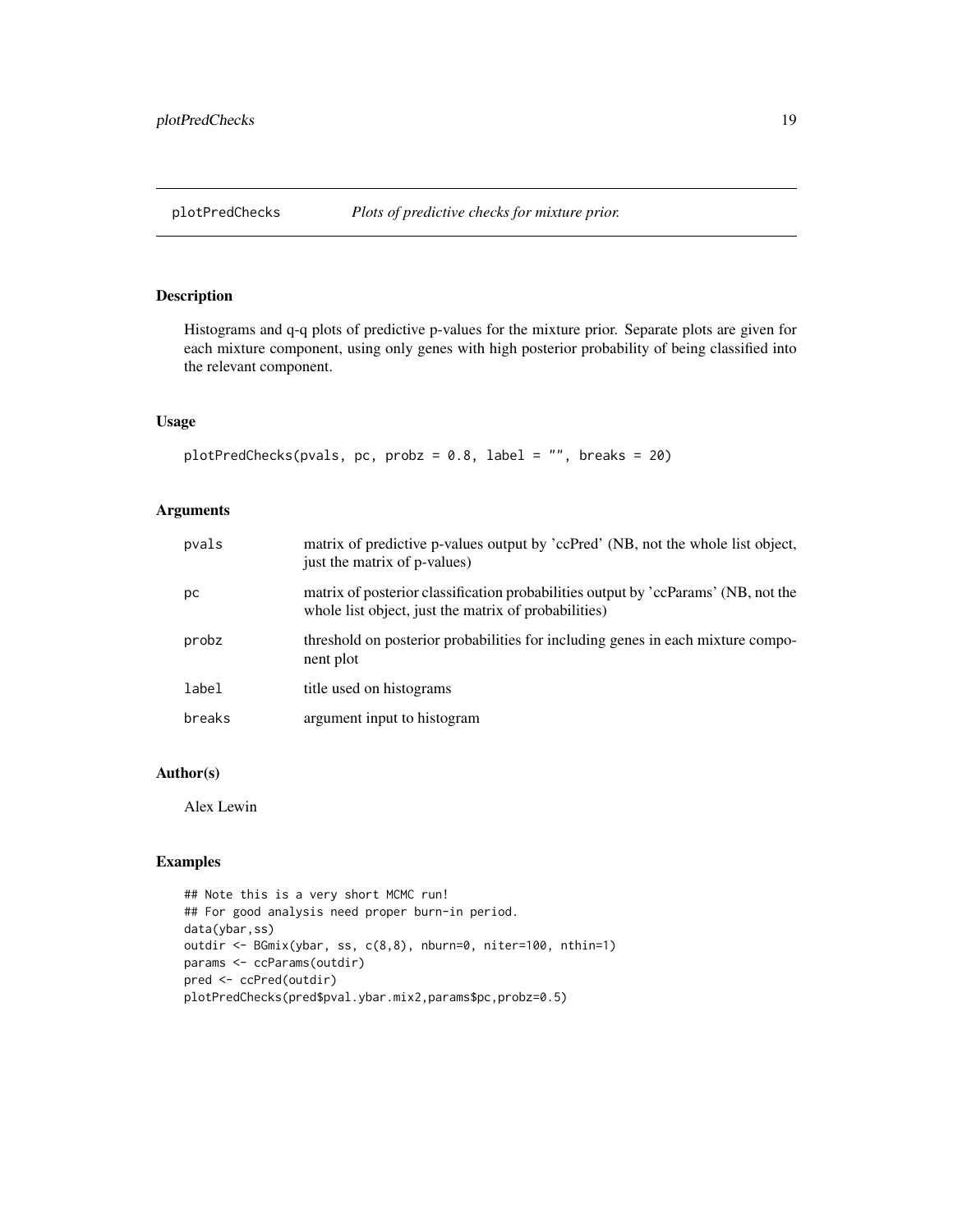Trace plots are plotted for all scalar parameters. Optionally, traces are plotted for parameters indexed by genes, but for selected genes only.

## Usage

plotTrace(res, q.beta = T, q.sig = T, q.z = T, ind.genes =  $(1:3)$ )

## Arguments

| res       | list object output from 'ccTrace'                     |
|-----------|-------------------------------------------------------|
| g.beta    | logical. Plot trace of beta (gene effect) parameters? |
| q.sig     | logical. Plot trace of gene variances?                |
| q. z      | logical. Plot trace of gene allocation parameters?    |
| ind.genes | indices of genes for which to plot gene parameters.   |

#### Author(s)

Alex Lewin

## Examples

```
## Note this is a very short MCMC run!
## For good analysis need proper burn-in period.
data(ybar,ss)
outdir <- BGmix(ybar, ss, c(8,8), nburn=0, niter=100, nthin=1)
tr <- ccTrace(outdir)
plotTrace(tr)
plotTrace(tr,q.beta=TRUE,q.sig=FALSE,q.z=FALSE,ind.genes=1)
plotTrace(tr,q.beta=FALSE,q.sig=FALSE,q.z=TRUE,ind.genes=sample(1:1000,5))
```

```
readBGX Reads output from BGX package, for input to BGmix.
```
## Description

Reads posterior mean parameters from BGX, and outputs objects suitable for input to BGmix.

#### Usage

readBGX(path)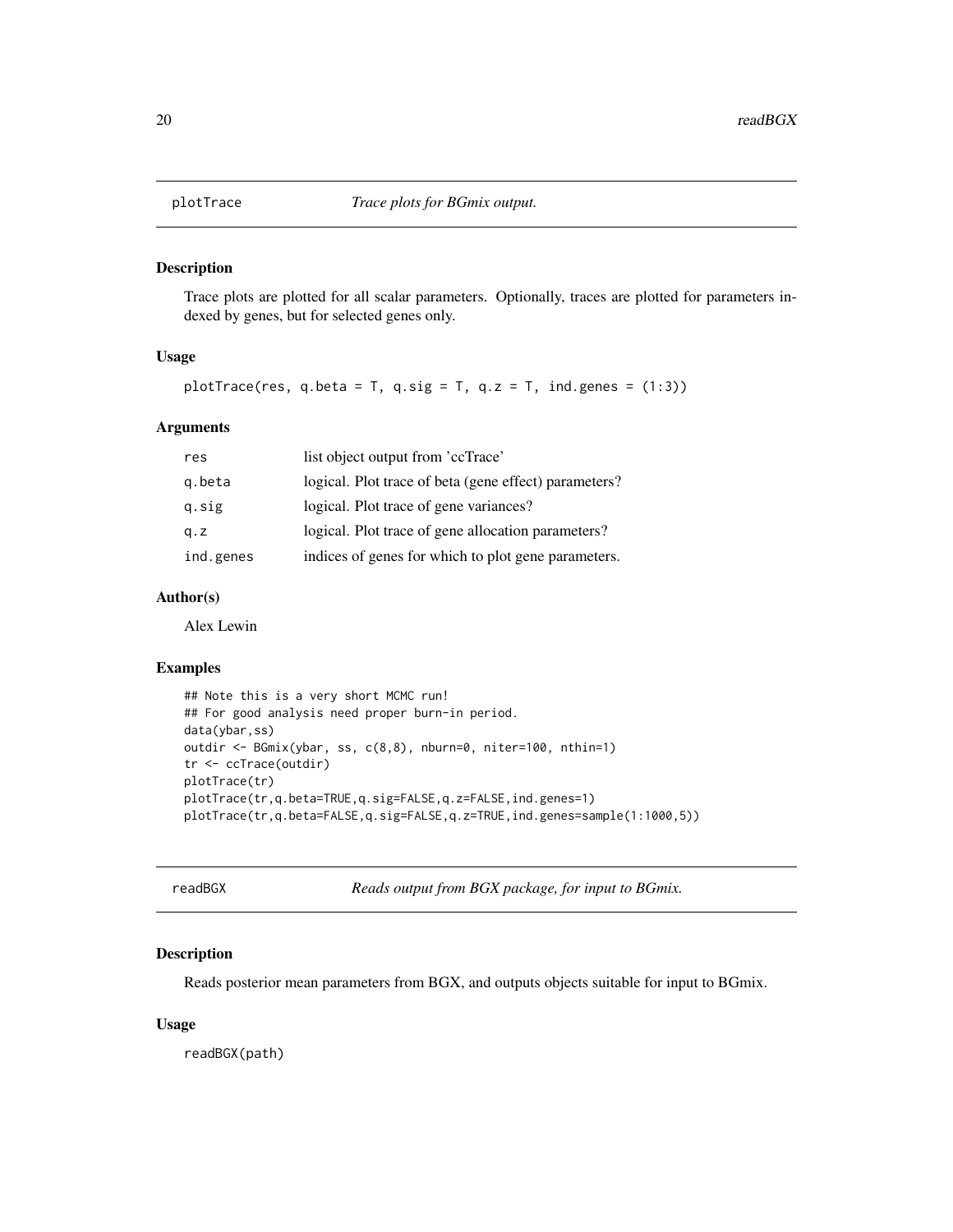## <span id="page-20-0"></span>Simulated example data 21

#### **Arguments**

| path | directory containing BGX output |  |
|------|---------------------------------|--|
|      |                                 |  |

#### Value

| ybar | ybar object (see BGmix help for details) |
|------|------------------------------------------|
| SS   | ss object (see BGmix help for details)   |
|      |                                          |

## Author(s)

Ernest Turro

Simulated example data

*Mean log gene expression under two conditions*

#### Description

Simulated gene expression data. 2500 genes under 2 experimental conditions, with 8 replicate arrays for each condition. The data is presented as mean and sum of squares of the log gene expression, in each condition. ybar is the matrix containing the means in each condition.

#### Usage

data(ybar)

#### Format

matrix no. genes x no. experimental conditions

Simulated gene expression data

*Sample variance of log gene expression under two conditions*

## Description

Simulated gene expression data. 2500 genes under 2 experimental conditions, with 8 replicate arrays for each condition. The data is presented as mean and sum of squares of the log gene expression, in each condition. ss is the matrix containing the sample variances in each condition.

#### Usage

data(ss)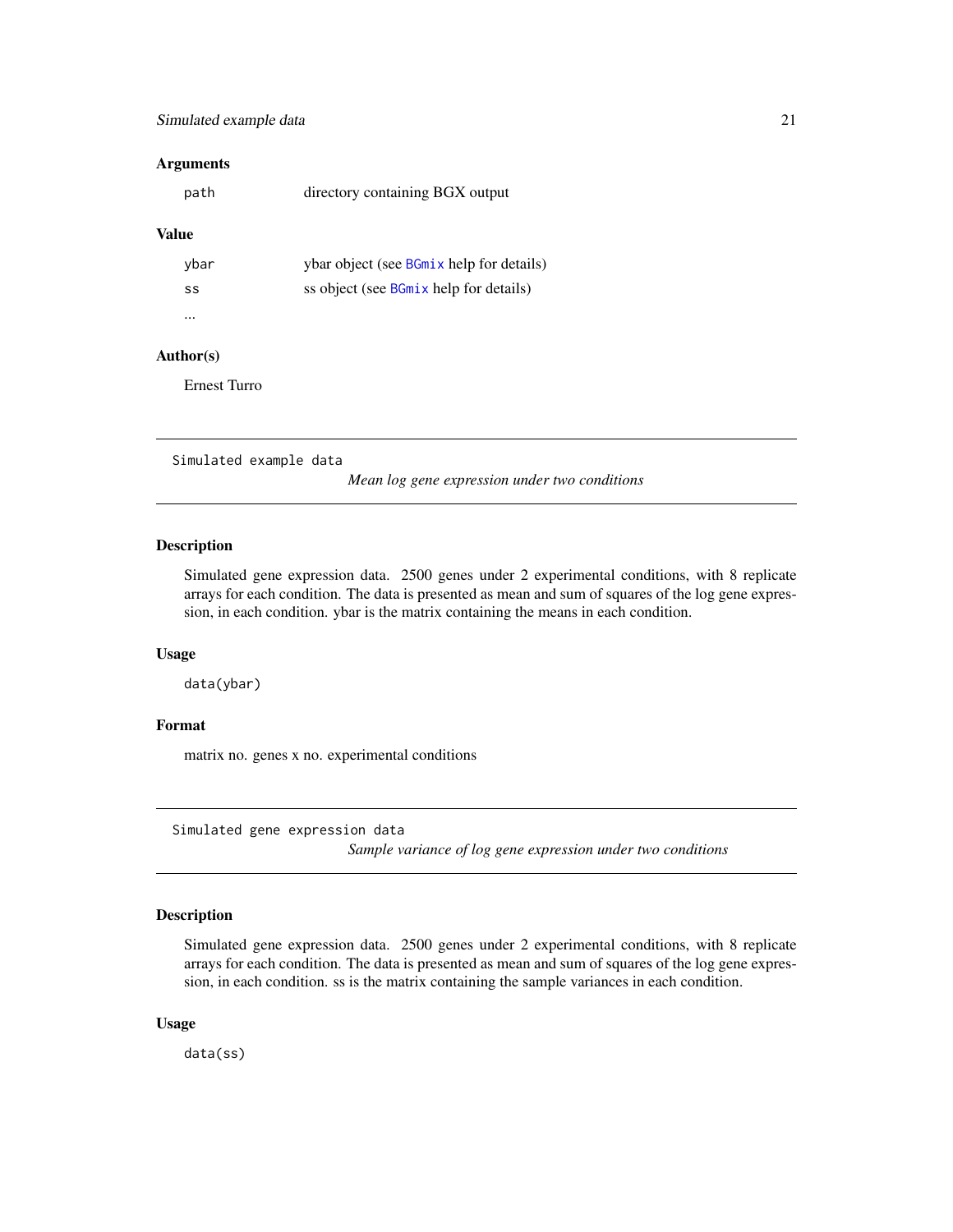## <span id="page-21-0"></span>Format

matrix no. genes x no. experimental conditions

<span id="page-21-1"></span>TailPP *Tail posterior probability for BGmix output.*

## Description

For differential expression models with unstructured priors (no mixture prior), calculates tail posterior probabality and FDR, and plots a histogram. Uses whole posterior distributions of likelihood parameters (found by 'ccTrace') and posterior means of hyperparameters (found by 'ccParams').

## Usage

TailPP(res, nreps, params, paired=F, alpha=0.05, N = 5000, prec=0.05, p.cut = 0.7, plots = T, plot.pi0=1

## Arguments

| res      | list object output from 'ccTrace'                                                                                |
|----------|------------------------------------------------------------------------------------------------------------------|
| nreps    | vector length 2 containing the number of replicates in each condition                                            |
| params   | list object output from 'ccParams'                                                                               |
| paired   | logical. TRUE for paired design, FALSE for unpaired.                                                             |
| alpha    | parameter of the tail posterior probability (1-alpha/2 quantile)                                                 |
| N        | simulation size for tail posterior probability under H0                                                          |
| prec     | parameter used when estimating CDF of tail posterior probability under H0                                        |
| p.cut    | calculate FDR only for cutoffs on tail posterior probability $> p$ cut                                           |
| plots    | logical. if TRUE, makes plots of the histogram of tail posterior probability with<br>the null density and of FDR |
| plot.pi0 | logical. if TRUE, diagnostic plot of the estimated pi0 at different locations and<br>the median estimate         |

## Value

| tpp        | vector of tail posterior probabilities with parameter alpha, one per gene |
|------------|---------------------------------------------------------------------------|
| <b>FDR</b> | (smoothed) estimate of FDR for all (distinct) cutoffs $> p$ p.cut         |
| pi0        | estimated proportion of observations under the null                       |
| pp0        | simulations under the null                                                |

## Author(s)

Natalia Bochkina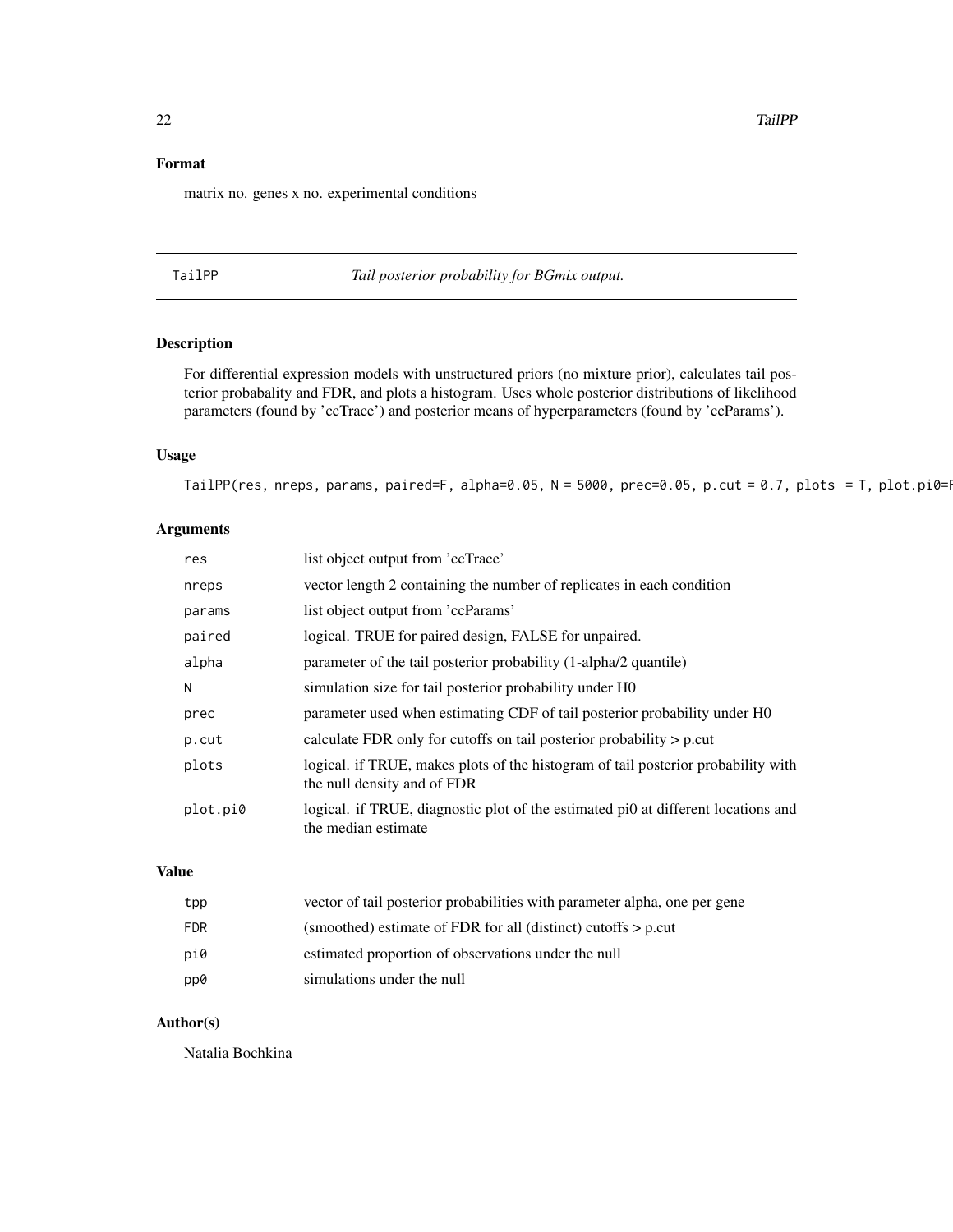#### <span id="page-22-0"></span>TailPP 23

## References

Bochkina N., Richardson S. (2007) Tail posterior probability for inference in pairwise and multiclass gene expression data. Biometrics. http://www.blackwell-synergy.com/doi/abs/10.1111/j.1541- 0420.2006.00807.x

#### See Also

[FDRplotTailPP](#page-12-1),[histTailPP](#page-13-1),[EstimatePi0](#page-10-1)

```
data(ybar, ss)
nreps <-c(8,8)
```

```
## Note this is a very short MCMC run!
## For good analysis need proper burn-in period.
outdir <- BGmix(ybar, ss, nreps, jstar=-1, nburn=0, niter=100, nthin=1)
params <- ccParams(outdir)
res <- ccTrace(outdir)
```

```
tpp.res <- TailPP(res, nreps, params, plots = FALSE)
histTailPP(tpp.res)
FDRplotTailPP(tpp.res, plot.TP = TRUE)
```